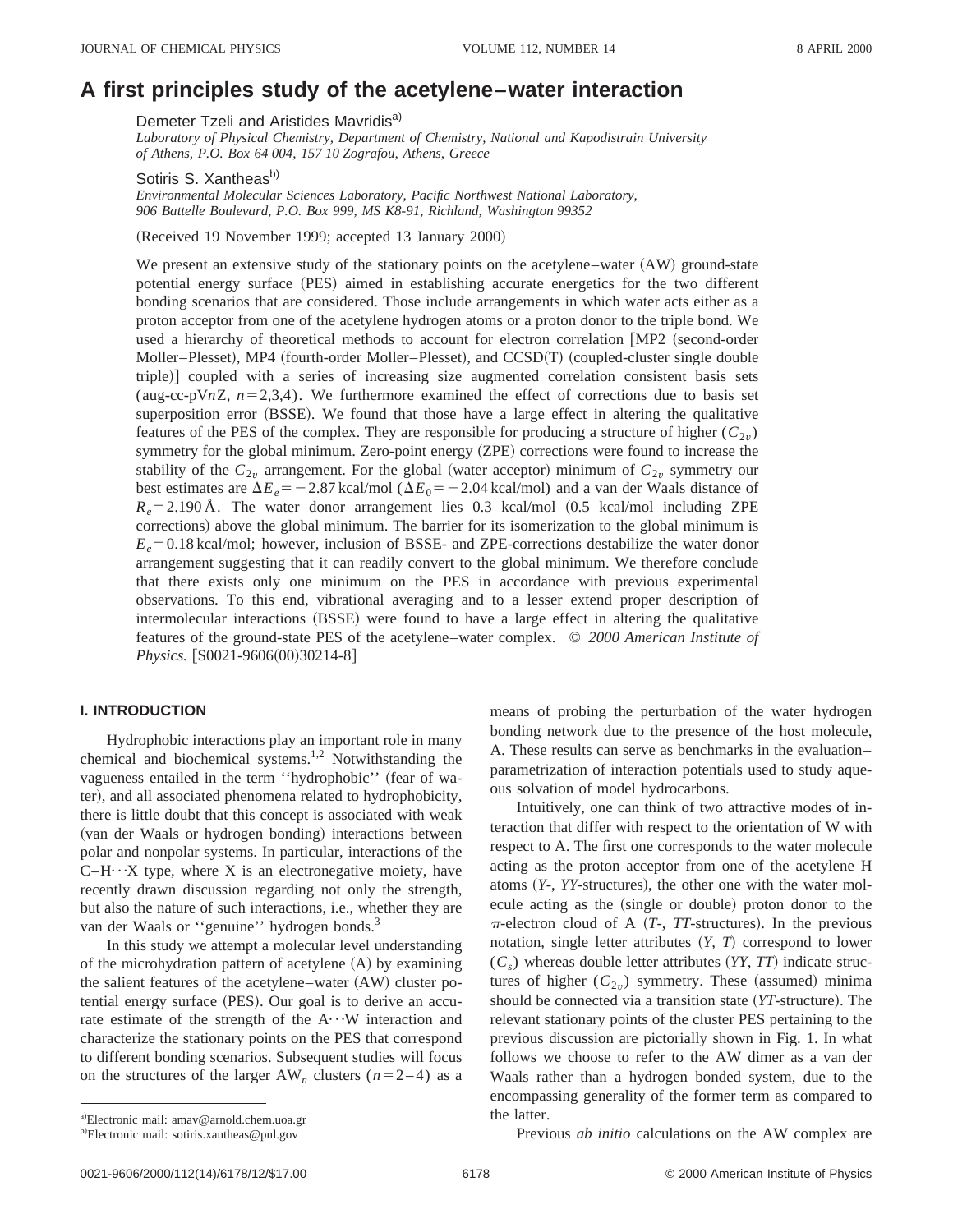

FIG. 1. Stationary points on the  $(AW)$  PES. (a) *Y*-minimum,  $C_s$ -symmetry (b) *YY*-t.s.,  $C_{2v}$ -symmetry (c) *T*-minimum,  $C_s$ -symmetry (d) *TT*-t.s.,  $C_{2v}$ -symmetry (e) *YT*-t.s.,  $C_1$ -symmetry.

summarized in the first part of Table I. The earliest calculation by Del Bene4 examined only the *T*-minimum at the STO-3G/Hartree–Fock (HF) level, obtaining an equilibrium energy difference  $\Delta E_e (= E_{AW} - E_A - E_W)$  of  $-3.5$  kcal/mol. A subsequent study by Frisch *et al.*<sup>5</sup> reported the *T*- and *Y*-minimum, and the *YT*-transition state at the Møller–Plesset fourth-order perturbation theory level using optimal HF ge-



FIG. 2. Variation of the energy difference  $\Delta E_e$  (uncorrected and BSSEcorrected) for the *Y*-minimum with basis set size at the MP2 (solid circles) and MP4 (open squares) levels.

ometries (MP4SDQ/6-31G\*\*//HF/6-31G\*). Dykstra<sup>6</sup> has examined both *Y*- and *T*-minima using the electrically based molecular mechanics of clusters (MMC) approach (note that the captions for Figs. 2 and 3 are interchanged in this reference). The rest of the previous studies<sup> $7-13$ </sup> have mainly examined the *Y*-minimum, although two of them also reported the highly symmetric *YY*-configuration.7,9 Through all those previous papers  $(cf.$  Table I) the basis sets used range from

TABLE I. Previous theoretical and experimental results for the AW complex. Geometries (distances in Å, angles in degrees), total energies (hartrees), and energy differences  $\Delta E_e$  (kcal/mol). Subscripts ''0'' and ''*e*'' denote energy differences with and without zero-point corrections. BSSE-corrected numbers are shown in parentheses.

| Method/basis set                   | Ref. | Config. $^{\rm a}$ | $R_1^{\ b}/R_2^{\ c}$ | $\phi_1^{\ d/}\phi_2^{\ e}$ | $E_e$         | $\Delta E_e$     | $\Delta E_o$   |
|------------------------------------|------|--------------------|-----------------------|-----------------------------|---------------|------------------|----------------|
|                                    |      |                    | Theory                |                             |               |                  |                |
| HF/STO-3G                          | 4    | $\overline{T}$     | 3.63                  |                             | .             | $-3.5$           |                |
| HF/STO-3G                          | 7    | Y                  | 2.940                 |                             | $-150.82770$  | $-3.49$          |                |
|                                    |      | YY                 | 2.966                 |                             | $-150.82718$  | $-3.16$          |                |
| MP4SDQ/6-31G**//HF/6-31G*          | 5    | Y                  | 3.320                 | 126.2/132.4                 | $-153.32977$  | $-3.0$           |                |
|                                    |      | $\overline{T}$     | 3.556                 | 165.4                       | $-153.32751$  | $-1.6$           |                |
|                                    |      | YT                 | 3.491                 | 102.4                       | $-153.32749$  | $-1.6$           |                |
| $MP2/6-31+G**$                     | 8    | Y                  | 2.202                 | 147.35                      | $-153.397448$ | $-3.25$          | $-2.15$        |
| $MP2/D95 + (dp)$                   | 9    | Y                  | 2.188/3.262           | 153.0/154.2                 | $-153.390264$ | $-3.95(-2.68)$   | $-2.78(-1.51)$ |
|                                    |      | YY                 | 2.191/3.264           |                             | $-153.390232$ | $-3.93(-2.73)$   | $-2.98(-1.78)$ |
| MP2/aug-cc-pVTZ//MP2/6-31++G(2d2p) | 11   | Y                  | 3.282                 | 146.2/146.9                 | $-153.499310$ | $-3.13(-2.77)$   |                |
| DFT S-LYP//MP2/6-31++G(2d2p)       |      | Y                  | 2.939                 | 172.1/172.2                 | $-151.782208$ | $-5.44(-5.40)$   |                |
| DFT B-null//MP2/6-31++G(2d2p)      |      | Y                  | 3.759                 | 172.2/172.0                 | $-152.999331$ | $-0.29$          |                |
| DFT B-VWN//MP2/6-31++G(2d2p)       |      | Y                  | 3.527                 | 172.0/172.1                 | $-155.008546$ | $-1.07$          |                |
| $MP2/D95 + (dp)$                   | 12   | Y                  | 2.196                 | 123.9/123.0                 | $-153.345998$ | $-3.93$          | $-2.75$        |
| <b>BSSE</b> curve                  |      | Y                  | 2.285                 | 127.2                       | $-153.343968$ |                  |                |
| <b>MMC</b>                         | 6    | Y                  | $3.898^{f}$           | 93                          |               | $-3.12$          | $-2.06$        |
|                                    |      | YY                 | 4.062 <sup>f</sup>    |                             |               | $-3.37$          |                |
|                                    |      | T                  | 3.331 <sup>f</sup>    |                             |               | $-3.42$          | $-2.12$        |
|                                    |      |                    | Experiment            |                             |               |                  |                |
| IR spectrum in Ar matrix           | 14   | Υ                  |                       |                             |               | $-2$ to $-3^{g}$ |                |
| microwave spectroscopy             | 15   | Y                  | 2.229                 |                             |               |                  |                |
| $n$ -IR, optothermal detection     | 8    | Y                  |                       |                             |               |                  |                |

a See Fig. 1.

<sup>b</sup>The van der Waals distances CH $\equiv$ CH···OH<sub>2</sub> (*Y*) and HOH-middle of C $\equiv$ C (*T*). <sup>c</sup>The *C* ... O distance (*Y T VT*)

<sup>°</sup>The C<sub>1</sub> $\cdot \cdot \cdot$ O distance (*Y,T,YT*).

<sup>d</sup>The angle between the  $H_2O(C_2)$  and C=C axis *(Y)*, the angle O–H-middle of C=C *(T)*.

<sup>e</sup>The angle between the  $H_2O(C_2)$  and C–O axes  $(Y)$ , the C $\equiv$ C–O angle  $(YT)$ .

<sup>f</sup>The distance between the centers of mass of the two fragments, A and W.

<sup>g</sup>Estimate for  $\Delta H_f$ .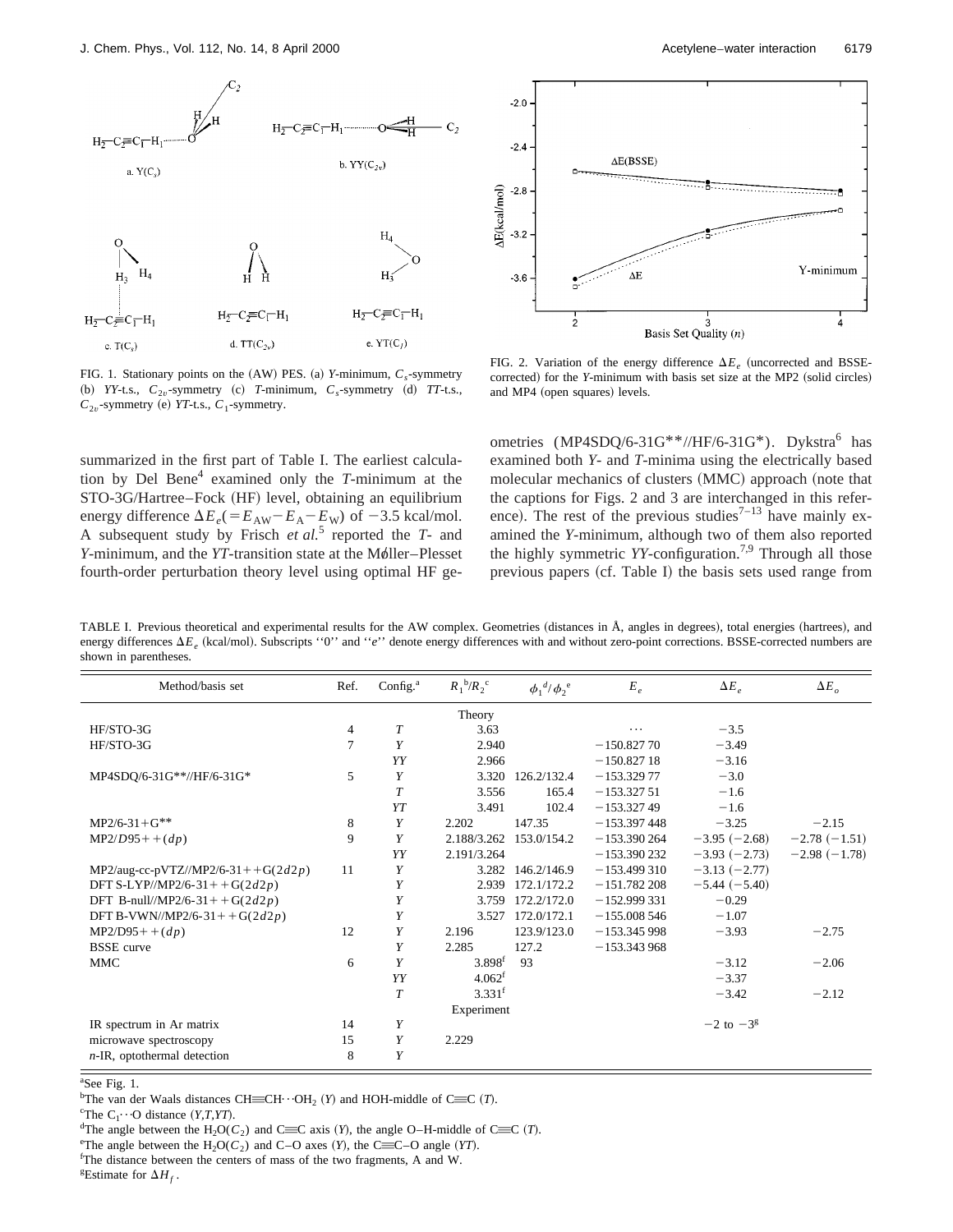

FIG. 3. Variation of the energy difference  $\Delta E_e$  (uncorrected and BSSEcorrected) for the *T*-minimum with basis set size at the MP2 (solid circles) and MP4 (open squares) levels.

minimal STO-3G (Refs. 4 and 7) to triple zeta+diffuse functions<sup>11</sup> and the level of electron correlation was extended up to second order in the perturbation expansion (MP2). Only the work of Frisch *et al.*<sup>5</sup> employed single point MP4SDQ energies but at the HF optimal geometries. Some density functional (DFT) calculations have also been previously reported but with rather dubious findings, as evidenced from the reported diverging results.

The second part of Table I condenses the results of previous experimental work for the AW system.<sup>8,14,15</sup> Engdahl and Nelander<sup>14</sup> have recorded the infrared  $(IR)$  spectra of argon matrices containing W and A and, based on the strongly red-shifted CH-stretching, the blue-shifted CHdeformation fundamentals of the complex and the small shifts in the water vibrations, have concluded that A forms a hydrogen bond with the oxygen atom of W. They have furthermore suggested a range of  $-2$  to  $-3$  kcal/mol for  $\Delta H_f$ based on the magnitude of the CH shift. Peterson and Klemperer<sup>15</sup> measured the radio frequency and microwave spectra of various isotopically substituted AW species and obtained rotational constants and dipole moments. Their analysis is consistent with an *effectively planar* geometry  $(YY-structure in Fig. 1)$  having all three heavy atoms in a collinear arrangement. A fit to the measured rotational constants produced a (vibrationally averaged) distance of 2.229 Å between the acetylene hydrogen and the water oxygen atoms. They also pointed out that vibrational averaging forbade the precise determination of the equilibrium structure as to whether there exists an inversion barrier at the planar configuration and the equilibrium structure has the water tilted out of the plane (*Y*-structure of Fig. 1). However, since the measured dipole moment increased upon deuteration, the barrier, if it exists, does not support a vibrational level within the double potential well.<sup>15</sup> This issue was revisited in a subsequent joint experimental-theoretical study by Miller and co-workers<sup>8</sup> who recorded near-infrared spectra in the 3 <sup>m</sup>m region and reported *ab initio* MP2 results with several basis sets of double zeta quality at the MP2 level of theory for the complex. These calculations confirmed that the complex undergoes large amplitude motions from its nonplanar equilibrium geometry, therefore, effectively having a quasiplanar structure since the zero-point energy is larger than the height of the barrier.

The analysis of the data during all previous experimental studies suggests that only the *Y*-structure (cf. Fig. 1) was observed, a fact that implies that it is the global minimum. From the experiments no information could be deduced as to the nature of the *T*-structure configuration, i.e., whether it is a local minimum on the PES. Simple models, such as the one proposed by Buckingham and Fowler,<sup>16</sup> produce results for the two structures that are much closer in energy than the energy difference of 1.6 kcal/mol obtained from intermolecular perturbation theory.<sup>13</sup> A quantitative determination of the strength of the interaction in the *Y*- and *T*-arrangements is important in assessing the relative stability between families of stable configurations in clusters of A with more than one water molecules. For the larger clusters there is competition between the formation of gas phase-like cyclic water networks that attach to A and other networks which incorporate part of the host molecule (A) via *T*-like arrangements. Furthermore, an accurate number for the binding energy will also yield the minimum requirements as regards the theoretical treatment needed for the accurate description of the clusters of A with more than one water molecule, presented in a forthcoming study.

The previous discussion calls for a more accurate examination of the stationary points and energetics of the PES. In this study we present accurate structures and energetics for all five stationary points of Fig. 1. In Sec. II we outline the technical details of our calculations. The results are presented in Sec. III and final conclusions are drawn in Sec. IV.

## **II. COMPUTATIONAL DETAILS**

Throughout the present work we employed the family of augmented correlation consistent, aug-cc-pV*n*Z, basis sets of Dunning and co-workers;<sup>17</sup>  $n=2,3,4$  is codified with *D, T*, and *Q* for the double through quadruple sets, respectively, whereas aug- indicates diffuse functions, one extra diffuse set of functions added for every different angular momentum of the plain (non-augmented) basis. Hereafter, the basis set will be denoted as aug-cc-pV*n*Z or cc-pV*n*Z for the augmented and plain sets, respectively. All sets are generally contracted with the smaller (aug-cc-pVDZ) basis set  $\{(10s5p2d)_{C,Q}/(5s2p)_{H}\}\rightarrow \{[4s3p2d]_{C,Q}/[3s2p]_{H}\}$  containing 105 contracted spherical Gaussians, and the larger  $(\text{aug-cc-pVQZ})$  set  $\{(13s7p4d3f2g)_{C,Q}/(7s4p3d2f)_{H}\}$  $\rightarrow$ {[6*s*5*p*4*d*3*f*2*g*]<sub>CO</sub>/[5*s*4*p*3*d*2*f*]<sub>H</sub>} containing 424 contracted functions. Some calculations were also performed with the corresponding plain sets. Calculations were performed at the MP2, MP4, and  $CCSD(T)$  levels of theory in order to explore the effect of electron correlation on the computed structures and energetics.

The *Y*- and *T*-structures were fully optimized at the MP2/aug-cc-pVnZ  $(n=2-4)$ , MP4/aug-cc-pVnZ  $(n=2-3)$ and  $CCSD(T)/aug-cc-pVnZ$   $(n=2-3)$  levels of theory. Single point energy calculations with the largest  $(aug-cc-pVQZ)$  set used here were performed at the MP4 level at the corresponding optimal geometries with the augcc-pVTZ set. During all optimizations the root-mean-square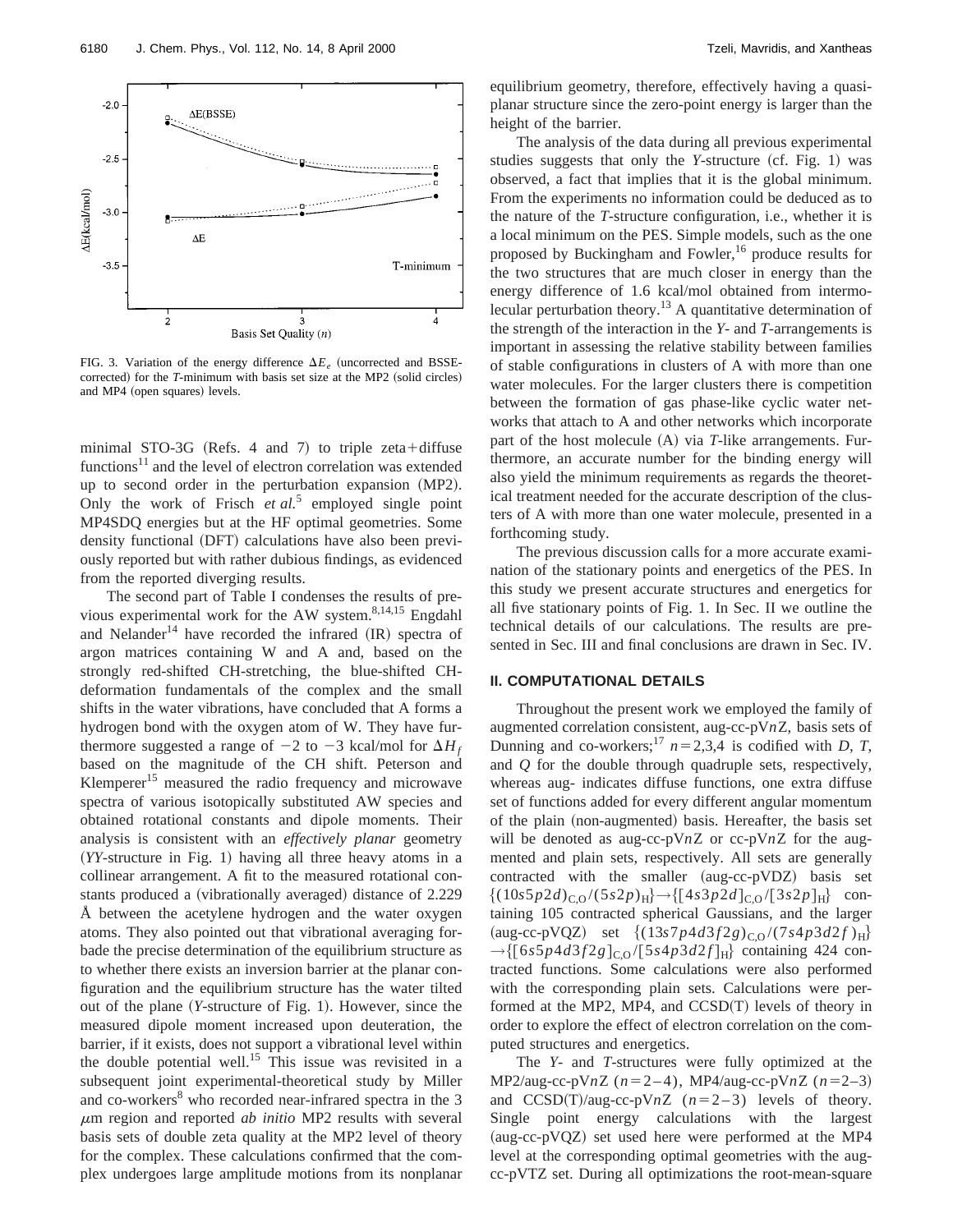TABLE II. Optimal geometries (Å, degrees) and energies (hartree) of Acetylene and Water. Experimental numbers are also shown.

|                    |           | $C_2H_2$  |              | H <sub>2</sub> O |             |              |  |
|--------------------|-----------|-----------|--------------|------------------|-------------|--------------|--|
| Method             | $R_{C-C}$ | $R_{C-H}$ | E            | $R_{O-H}$        | $\phi$      | E            |  |
|                    |           |           | aug-cc-pVDZ  |                  |             |              |  |
| MP2                | 1.2315    | 1.0752    | $-77.092997$ | 0.9659           | 103.87      | $-76.260909$ |  |
| MP4                | 1.2328    | 1.0783    | $-77.121390$ | 0.9670           | 103.88      | $-76.274512$ |  |
| CCSD(T)            | 1.2301    | 1.0787    | $-77.121383$ | 0.9665           | 103.94      | $-76.273904$ |  |
|                    |           |           | aug-cc-pVTZ  |                  |             |              |  |
| MP <sub>2</sub>    | 1.2122    | 1.0617    | $-77.164058$ | 0.9614           | 104.11      | $-76.328992$ |  |
| MP4                | 1.2141    | 1.0639    | $-77.193864$ | 0.9627           | 104.06      | $-76.343678$ |  |
| CCSD(T)            | 1.2102    | 1.0640    | $-77.192198$ | 0.9616           | 104.18      | $-76.342326$ |  |
|                    |           |           | aug-cc-pVQZ  |                  |             |              |  |
| MP2                | 1.2092    | 1.0614    | $-77.185736$ | 0.9589           | 104.27      | $-76.351919$ |  |
| MP4                | 1.2109    | 1.0636    | $-77.213031$ | 0.9601           | 104.24      | $-76.365085$ |  |
| CCSD(T)            | 1.2069    | 1.0636    | $-77.210997$ | 0.9590           | 104.37      | $-76.363588$ |  |
| Exp <sup>a,b</sup> | 1.2033    | 1.0605    |              | 0.9587(1)        | 103.89(6)   |              |  |
| Exp <sup>c</sup>   |           |           |              | 0.95748(2)       | 105.019(13) |              |  |
| Exp <sup>d</sup>   |           |           |              | 0.9572(3)        | 104.52      |              |  |

<sup>a</sup>Reference 25(a)  $(C_2H_2)$ .<br><sup>b</sup>Reference 26 (H O)

<sup>b</sup>Reference 26  $(H<sub>2</sub>O)$ .

 ${}^{\text{c}}$ Reference 26(b).

 ${}^{d}$ Reference 26(c).

(rms) deviations of the energy gradient with respect to nuclear coordinates were  $\leq 1$   $\mu$ h/bohr; this corresponds to a change in the total energy of  $\sim 0.01$   $\mu$ h or less. The planar configuration of  $C_{2v}$  symmetry (*YY*-structure) was also fully optimized in all three levels of theory with the  $n=2,3$  sets. Finally, the *YT*- and *TT*-structures were optimized at the MP2/aug-cc-pV $nZ$ ,  $n=2,3$  levels of theory. Harmonic frequencies were computed for all the five stationary points at the MP2/aug-cc-pV $nZ$  ( $n=2,3$ ) levels.

The AW equilibrium energy difference  $\Delta E_e$ (AW) is computed as:

$$
\Delta E_e(\text{AW}) = E_{\text{AW}}^{aw}(\text{AW}) - E_{\text{A}}^a(\text{A}) - E_{\text{W}}^w(\text{W})
$$
\n(1)

where  $E_G^s(M)$  refers to the total energy of the molecule *M* at the geometry *G* computed with basis set *s*. Basis set superposition error<sup>18</sup> corrections are obviously of critical importance in van der Waals systems such as the one studied here.<sup>19,20</sup> For finite basis sets,  $\Delta E_e$  is corrected for basis set superposition error (BSSE), according to<sup>21</sup>

$$
\Delta E_e(\text{BSSE} - \text{corrected}) = E_{\text{AW}}^{aw}(\text{AW}) - E_{\text{AW}}^{aw}(\text{A})
$$

$$
- E_{\text{AW}}^{aw}(\text{W}) + R_1 + R_2, \qquad (2)
$$

where

$$
R_1 = E_{AW}^a(A) - E_A^a(A),
$$
\n(3a)

$$
R_2 = E_{\text{AW}}^w(\mathbf{W}) - E_W^w(\mathbf{W}),\tag{3b}
$$

are the ''deformation'' terms reflecting the energy penalty associated with the change of the fragments in the cluster from their isolated geometries.

Complete basis set limit (CBS) energy values,  $\Delta E_{\rm CBS}$ , are estimated using the formula<sup>22</sup>

$$
\Delta E = \Delta E_{\rm CBS} + B e^{-Cn},\tag{4}
$$

where *n* is the cardinal basis set number  $(n=2, 3, \text{ and } 4)$ , and *B, C* fitting constants.

All calculations were performed with the GAUSSIAN94  $(Ref. 23a)$ , GAUSSIAN98  $(Ref. 23b)$  and the MOLPRO  $(Ref. 24)$ suite of codes.

# **III. RESULTS AND DISCUSSION**

# A. Isolated fragments  $C_2H_2$  (A) and  $H_2O$  (W)

The optimal geometries and minimum energies of  $C_2H_2$  and  $H_2O$  calculated at the MP2, MP4,  $CCSD(T)/aug-cc-pVnZ, n=2,3,4$ , are listed in Table II. For comparison, experimental values<sup>25,26</sup> are also listed. The MP4 and/or CCSD(T)/aug-cc-pVQZ geometries are in very good agreement with experiment. The harmonic vibrational frequencies  $(cm<sup>-1</sup>)$  and zero-point energies (kcal/mol) of the fragments are listed in Table III.

TABLE III. MP2 harmonic vibrational frequencies  $(cm<sup>-1</sup>)$  and zero-point energies (kcal/mol) of  $C_2H_2$  and  $H_2O$ .

|                        | $C_2H_2$                |       |                 | H <sub>2</sub> O        |       |
|------------------------|-------------------------|-------|-----------------|-------------------------|-------|
|                        | aug-cc-pVDZ aug-cc-pVTZ |       |                 | aug-cc-pVDZ aug-cc-pVTZ |       |
| $\omega_4(\pi_g)$      | 409                     | 601   | $\omega_2(a_1)$ | 1622                    | 1628  |
| $\omega_{5}(\pi_{u})$  | 703                     | 754   | $\omega_1(a_1)$ | 3803                    | 3822  |
| $\omega_2(\sigma_g^+)$ | 1946                    | 1968  | $\omega_3(b_2)$ | 3938                    | 3948  |
| $\omega_3(\sigma_u^+)$ | 3431                    | 3432  |                 |                         |       |
| $\omega_1(\sigma_e^+)$ | 3519                    | 3534  |                 |                         |       |
| <b>ZPE</b>             | 15.90                   | 16.65 | <b>ZPE</b>      | 13.39                   | 13.44 |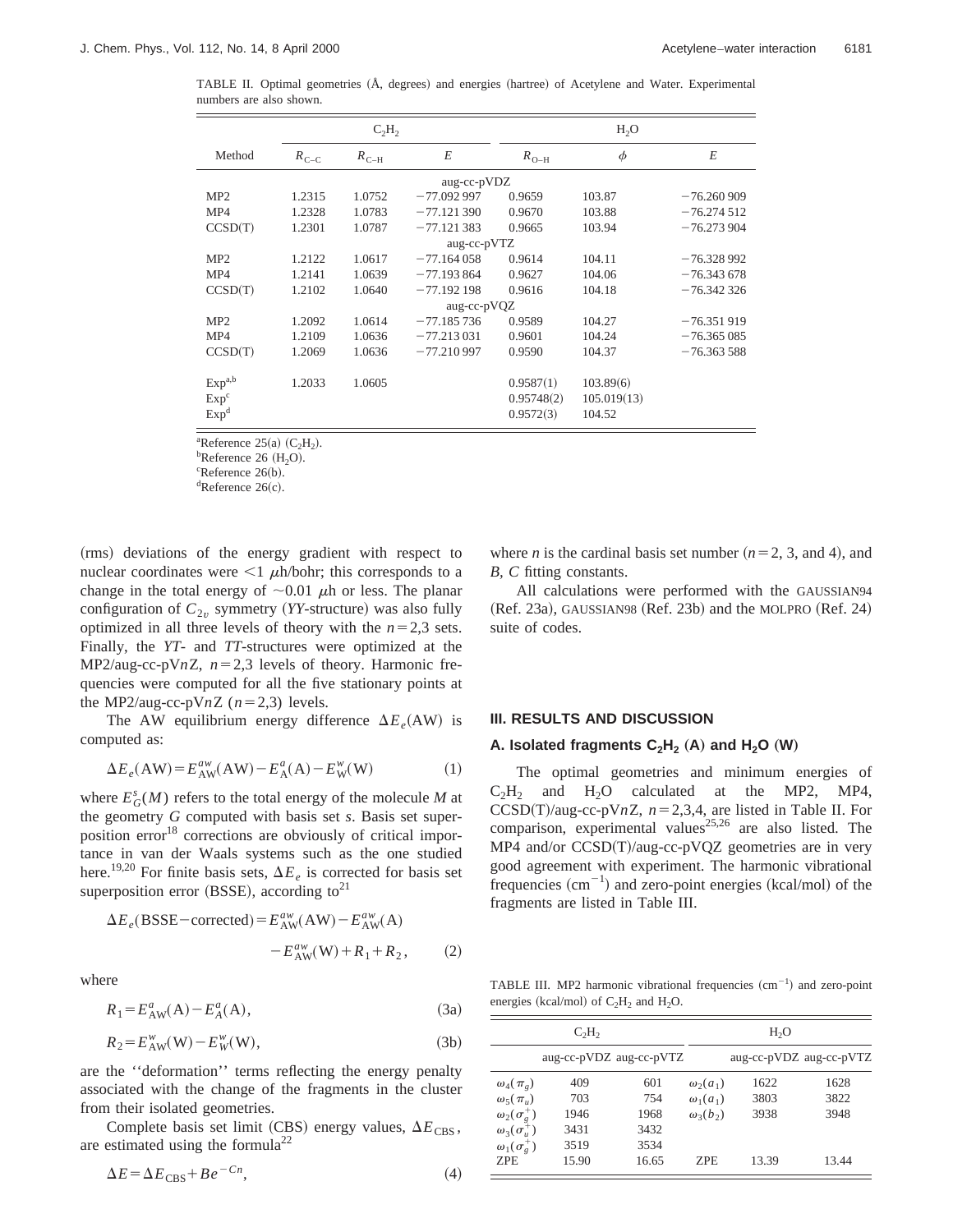TABLE IV. Geometry (Å, Degrees) and rotational constants (RC in GHz) of the *Y*-minimum with different basis sets and methodologies.

|                                   |                 | aug-cc-pVDZ |          |                 | aug-cc-pVTZ |          | aug-cc-pVQZ     |                  |                  |
|-----------------------------------|-----------------|-------------|----------|-----------------|-------------|----------|-----------------|------------------|------------------|
|                                   | MP <sub>2</sub> | MP4         | CCSD(T)  | MP <sub>2</sub> | MP4         | CCSD(T)  | MP <sub>2</sub> | Exp <sup>a</sup> | Exp <sup>b</sup> |
| $R_{C-C}$                         | 1.2325          | 1.2340      | 1.2312   | 1.2134          | 1.2154      | 1.2115   | 1.2106          |                  |                  |
| $R_{\text{C1-H1}}$                | 1.0801          | 1.0831      | 1.0833   | 1.0667          | 1.0687      | 1.0686   | 1.0667          |                  |                  |
| $R_{\text{H2}-\text{C2}}$         | 1.0747          | 1.0778      | 1.0781   | 1.0620          | 1.0643      | 1.0643   | 1.0613          |                  |                  |
| $\phi_{\text{H2C2C1}}$            | 179.97          | 179.94      | 179.95   | 179.94          | 180.00      | 179.98   | 179.94          |                  |                  |
| $\phi_{C2C1H1}$                   | 179.97          | 179.95      | 179.90   | 179.92          | 179.99      | 179.96   | 179.91          |                  |                  |
| $\phi_{\rm C2C1O}$                | 179.94          | 179.98      | 180.00   | 179.50          | 179.97      | 179.99   | 179.44          |                  |                  |
| $R_{\text{H}-\text{O}}$           | 0.9657          | 0.9667      | 0.9664   | 0.9617          | 0.9629      | 0.9618   | 0.9591          |                  |                  |
| $\phi$ <sub>H3OH4</sub>           | 104.27          | 104.22      | 104.28   | 104.46          | 104.44      | 104.55   | 104.70          |                  |                  |
| $R_{C1-O}$                        | 3.2535          | 3.2582      | 3.2658   | 3.2544          | 3.2534      | 3.2581   | 3.2575          |                  |                  |
| $\delta_{\text{C2C1OH}^3}$ c      | 83.22           | 72.49       | 72.52    | 72.68           | 72.55       | 72.55    | 73.17           |                  |                  |
| $\phi_{\text{CC--C2}}^{\text{d}}$ | 171.15          | 156.07      | 156.10   | 155.76          | 156.05      | 156.02   | 156.36          |                  |                  |
| $R_{\text{vdw}}$ (H1···O)         | 2.1734          | 2.1751      | 2.1825   | 2.1878          | 2.1846      | 2.1895   | 2.1908          | 2.229            |                  |
| RC<br>$\mathfrak{a}$              | 426.1025        | 396.3487    | 396.5789 | 399.2769        | 398.7133    | 399.0087 | 401.8968        |                  |                  |
| b                                 | 2.8025          | 2.7994      | 2.7922   | 2.8275          | 2.8253      | 2.8230   | 2.8265          | 2.785163(28)     | 2.782 452        |
| $\boldsymbol{c}$                  | 2.7846          | 2.7829      | 2.7758   | 2.8108          | 2.8086      | 2.8062   | 2.8097          | 2.761 329(28)    | 2.762 228        |

a Reference 8.

b Reference 15.

c Dihedral angle between the C2, C1, O and C1, O, H3 planes.

<sup>d</sup>Angle between the C–C and  $C_2(H_2O)$  axes.

### **B. Minima**

#### **1. Water acceptor structure (Y)**

The optimal geometry and rotational constants  $(RC)$  of the water acceptor minimum (*Y*-structure) are listed in Table IV. The effect of monomer deformation due to complexation is quite small (cf. results in Tables II and IV), mainly manifested by a lengthening of 0.005 Å in the acetylene intramolecular  $Cl-H1$  distance (the H atom participating in the hydrogen bond). This change is almost universal among all levels of theory considered in this study.

The intermolecular  $A \cdots W$  van der Waals equilibrium distance,  $R_{\text{vdw}}$ , was found to monotonically converge to  $R_e$  $=$  2.194 Å at the MP2 level of theory with increasing basis set. The effect of higher electron correlation on this distance is small, of the order of 0.002 Å or less as evident from the comparison of the  $CCSD(T)$  values with the MP2 results for the aug-cc-pVTZ set (cf. Table IV). Therefore, our best estimate is  $R_e$ =2.195 Å. The experimentally available (vibrationally averaged) rotational constants and  $A \cdots W$  van der Waals distance  $(R_0)$  are also shown in Table IV. For a straightforward comparison of our best estimate of the computed equilibrium intermolecular separation  $(R_e = 2.195 \text{ Å})$ with the one obtained from fitting the rotational constants to the experimentally measured microwave spectra  $(R_0)$  $=$  2.229 Å), the effect of vibrational averaging should be included. This requires knowledge of a larger portion of the PES of the complex, a task beyond the goal of this study. However, our estimate of  $\Delta R = R_0 - R_e = 0.035 \text{ Å}$  for the magnitude of this effect is consistent with previous results for similar systems such as the water dimer. $^{21}$ 

The value of the  $\varphi$ <sub>C2C10</sub> angle indicates that the two carbon and the oxygen atoms do lie practically on a straight line (within  $\leq 0.5^{\circ}$ ), therefore justifying the assumption made in obtaining the rotational constants (and subsequently the intermolecular separation  $R_0$ ) from experiment. The angle between the C–C and the C<sub>2</sub> water axes,  $\varphi_{cc,c2}$ , is 156.0°, almost insensitive to the level of correlation with basis sets of triple zeta or better quality. However, as noted in earlier studies, $8,15$  it is anticipated that isomerization can occur following a path corresponding to a ''rocking'' motion of the water molecule via a structure (*YY*) having  $\varphi_{cc,c2} = 180^\circ$  and higher  $(C_{2v})$  symmetry. Although the minimum on the PES has  $\varphi_{cc,c2}$  < 180°, the PES along the isomerization pathway varying this angle is extremely flat and inclusion of zeropoint energies is required (*vide infra*) in order to obtain a more realistic picture of the minimum energy structure that is measured experimentally.

The harmonic vibrational frequencies of the AW complex are shown in Table V. Comparison of these with the ones for the isolated A and W species (cf. Table III) shows small shifts. At the MP2/aug-cc-pVTZ level, the water intramolecular bend is blue-shifted by  $\Delta \omega = 2$  cm<sup>-1</sup> in agreement with the measured<sup>14</sup>  $\Delta \nu = 4$  cm<sup>-1</sup> by Engdahl and Nelander. For the symmetric and antisymmetric OH stretches we calculate red-shifts of 3 and 5  $cm^{-1}$ , respectively. Miller and co-workers<sup>8</sup> have previously reported a measured red-shift of 1.15  $cm^{-1}$  for the water symmetric stretch and calculated a range of red-shifts from 5 to 12  $\text{cm}^{-1}$ with various basis sets of double zeta quality.

The shifts due to complexation are somewhat larger for the acetylene frequencies. The two doubly degenerate modes of A ( $\omega_4$ =601 cm<sup>-1</sup> and  $\omega_5$ =754 cm<sup>-1</sup> in Table III) corresponding to symmetric and antisymmetric bending, split in the AW complex to bands centered at 629, 634, 812, and 831  $cm^{-1}$  due to the broken cylindrical symmetry. The calculated blue-shifts of 28/33 cm<sup>-1</sup> for the acetylene  $\omega_4$  in the complex compare well with the measured<sup>14</sup> value of 20 cm<sup>-1</sup> for one of them. The corresponding blue shifts of  $58/77$  cm<sup>-1</sup> for  $\omega_5$  are also in accordance with the measured<sup>14</sup> ones of 49 and 56 cm<sup> $-1$ </sup>.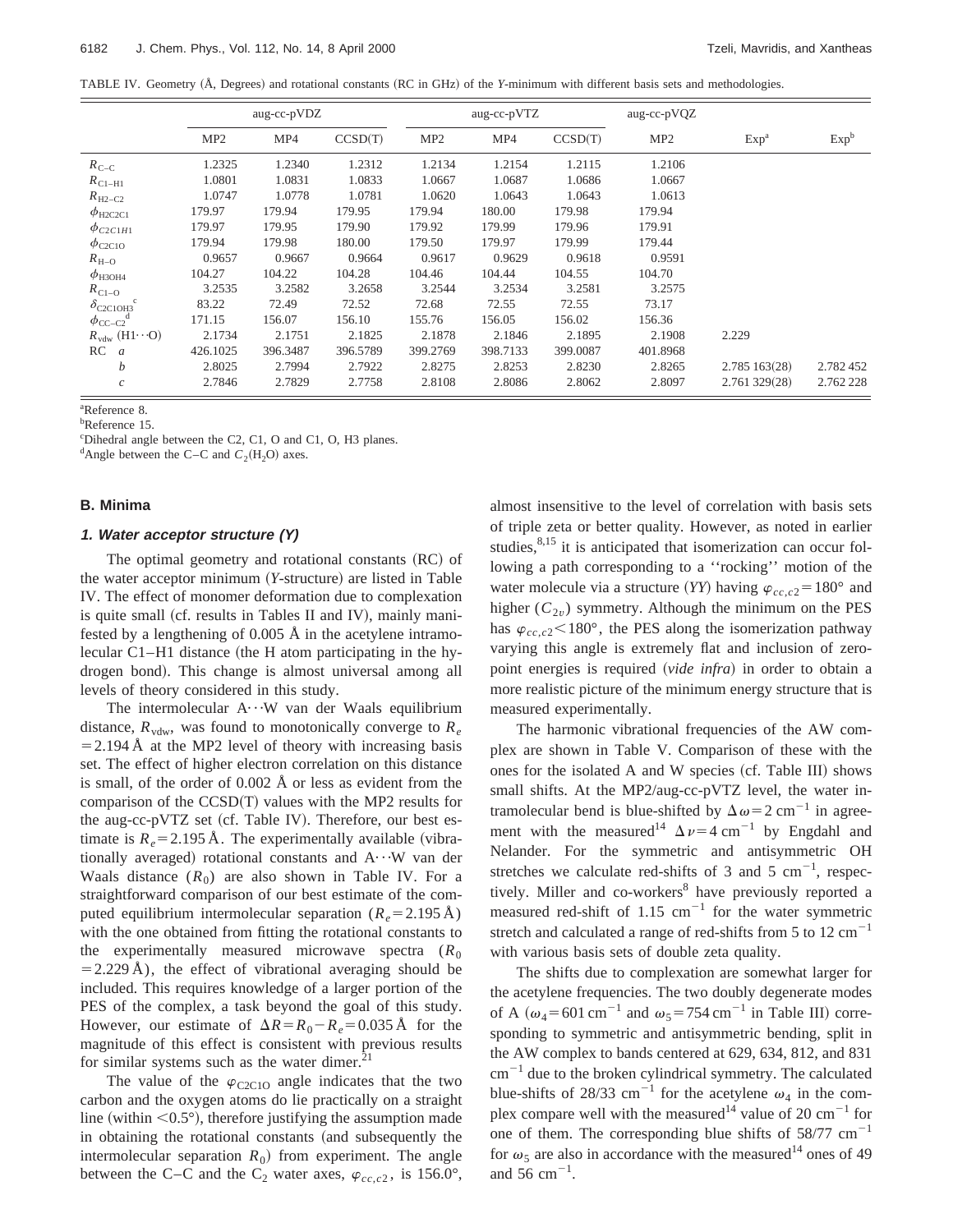TABLE V. Harmonic vibrational frequencies  $\omega$  (cm<sup>-1</sup>), IR Intensities (km/mol), zero-point energies (ZPE, kcal/mol) of the *Y*- and *T*-minima at the MP2/aug-cc-pV*n*Z,  $n=2$ , 3 levels. Experimentally observed frequencies (v) for the *Y*-minimum are also shown.

|                    |          |                          | $Y$ -minimum |                   |                  |                      |          | $T$ -minimum      |             |                   |
|--------------------|----------|--------------------------|--------------|-------------------|------------------|----------------------|----------|-------------------|-------------|-------------------|
|                    |          | aug-cc-pVDZ              |              | aug-cc-pVTZ       | Exp <sup>a</sup> |                      |          | aug-cc-pVDZ       | aug-cc-pVTZ |                   |
|                    | $\omega$ | <b>IR</b><br>intensities | $\omega$     | IR<br>intensities | $\nu$            |                      | $\omega$ | IR<br>intensities | $\omega$    | IR<br>intensities |
| $\omega_1(a')$     | 22       | 230                      | 62           | 195               |                  | $\omega_1(a'')$      | 42       | 26                | 51          | 26                |
| $\omega_2(a'')$    | 74       | 30                       | 67           | 21                |                  | $\omega_2(a')$       | 110      | 0.06              | 117         | 0.05              |
| $\omega_3(a')$     | 115      | 1.4                      | 112          | 33                |                  | $\omega_3(a'')$      | 118      | 84                | 120         | 83                |
| $\omega_4(a')$     | 128      | 1.5                      | 122          | 1.2               |                  | $\omega_4(a')$       | 183      | 77                | 197         | 77                |
| $\omega_5(a'')$    | 171      | 33                       | 189          | 26                |                  | $\omega_5(a'')$      | 363      | 32                | 395         | 42                |
| $\omega_6(a')$     | 464      | 6.4                      | 629          | 9.1               | 632              | $\omega_6(a'')$      | 407      | 0.04              | 604         | 0.01              |
| $\omega_7(a'')$    | 475      | 4.7                      | 634          | 10                |                  | $\omega_7(a'')$      | 461      | 13                | 614         | 1.5               |
| $\omega_8(a')$     | 776      | 81                       | 812          | 75                | 786              | $\omega_8(a')$       | 705      | 91                | 755         | 86                |
| $\omega_9(a'')$    | 790      | 87                       | 831          | 76                | 793              | $\omega_{\rm q}(a')$ | 718      | 102               | 765         | 98                |
| $\omega_{10}(a')$  | 1625     | 63                       | 1630         | 69                | 1593.1           | $\omega_{10}(a')$    | 1629     | 46                | 1633        | 48                |
| $\omega_{11}(a')$  | 1938     | 8.4                      | 1958         | 8.1               | 1969.6           | $\omega_{11}(a')$    | 1942     | 0.3               | 1963        | 0.4               |
| $\omega_{12}(a')$  | 3390     | 263                      | 3392         | 257               | 3240.2           | $\omega_{12}(a'')$   | 3424     | 109               | 3424        | 112               |
| $\omega_{13}(a')$  | 3498     | 1.1                      | 3509         | 3.3               | 3640.0           | $\omega_{13}(a')$    | 3512     | 0.2               | 3523        | 0.2               |
| $\omega_{14}(a')$  | 3802     | 9.1                      | 3819         | 11                |                  | $\omega_{14}(a')$    | 3770     | 102               | 3782        | 126               |
| $\omega_{15}(a'')$ | 3935     | 80                       | 3943         | 88                |                  | $\omega_{15}(a')$    | 3912     | 142               | 3920        | 149               |
| ZPE                |          | 30.31                    |              | 31.03             |                  | ZPE                  |          | 30.44             | 31.26       |                   |

a Reference 14.

For the  $C\equiv C$  stretching mode we calculate a red-shift of 10 cm<sup>-1</sup>, consistent with the observed<sup>14</sup> red-shift of 4 cm<sup>-1</sup> by Engdahl and Nelander. Finally we calculate red shifts of 40 and 25  $\text{cm}^{-1}$  for the C–H symmetric and antisymmetric stretching modes, respectively. The antisymmetric C–H stretch of the AW complex has been previously measured at 3240 cm<sup>-1</sup> in Ar matrices<sup>14</sup> and at  $3255$  cm<sup>-1</sup> in a nozzle expansion of a mixture of A in He and water. $8$  The corresponding experimental red-shifts of the C–H antisymmetric acetylene stretch upon complexation in those two environments are 63 and 34  $\text{cm}^{-1}$ , respectively. Our estimate of  $\Delta \omega$  = 25 cm<sup>-1</sup> is more in line with the result of the most recent experiment.8 Our findings reinforce the argument originally proposed by Engdahl and Nelander<sup>14</sup> regarding the formation of a van der Waals type bond in which the water is acting as the proton acceptor based on the strongly redshifted CH-stretching fundamental, the blue-shifted CHdeformation fundamental and the small shifts in the water frequencies upon complexation.

The minimum energies  $(E_e)$ , zero-point energies (ZPE) and energy differences  $(\Delta E_e)$  also corrected for basis set superposition error (BSSE) are listed in Table VI. The lowest absolute energy,  $-153.582 887$  hartree, is obtained at the  $MP4/aug-cc-pVQZ/MP4/aug-cc-pVTZ$  level (single point calculation). No optimizations were performed with the largest (aug-cc-pVQZ) set at either the MP4 or  $CCSD(T)$  levels since, due to the lack of analytical first derivatives for these methods, large CPU times are required for numerical optimizations. Nevertheless, the results of Table IV suggest that rather insignificant geometry changes are expected from such a calculation (cf. the difference between the MP2 and MP4 results of Table IV with the aug-cc-pVDZ and aug-cc-pVTZ basis sets).

As is evident from Table VI and Fig. 2, the energy difference,  $\Delta E_e$ , is practically method independent [MP2, MP4,  $CCSD(T)$ , but varies with basis set from  $-3.6$  kcal/ mol (aug-cc-pVDZ) to  $-3.0$  kcal/mol (aug-cc-pVQZ). Extrapolation to the CBS limit  $[Eq. (4)]$  for  $\Delta E_e$ (BSSE-corrected) produces values of  $-2.86$  and  $-2.87$ kcal/mol at the MP2 and MP4 levels, respectively  $(Fig. 2)$ . The extrapolated CBS values are, as expected, within  $< 0.1$  $kcal/mol$  from the ones computed with the largest (aug-ccpVQZ! set. Inclusion of zero-point energies amounts to corrections in the energy differences of 1.03 and 0.95 kcal/mol at the MP2 level of theory with the aug-cc-pVDZ and augcc-pVTZ sets, respectively (cf. Tables III and VI). Our best estimate for the interaction energy of the *Y*-minimum is therefore  $-1.92$  kcal/mol, obtained by adding the MP2/augcc-pVTZ  $\Delta$ (ZPE) to the MP4(BSSE-corrected) CBS limit. Finally the dipole moment of the *Y*-minimum at the MP2/ aug-cc-pVTZ level is  $\mu$  = 2.376 D, in fair agreement with the experimentally obtained<sup>15</sup> value of 2.012 4(3) D which, however, corresponds to the vibrationally averaged structure of higher symmetry (vide infra).

In lieu of the fact that our goal is to investigate larger clusters with more than one water molecule around acetylene, we found it compelling to assess the effect that the diffuse functions in the basis set have to the relative energetics. This was achieved by comparing the MP2 energy differences with the aug-cc-pV $nZ$  and cc-pV $nZ$  sets (augmented and plain, respectively).  $\Delta E_e$ 's obtained without diffuse functions are generally larger (on the negative scale) and have a larger BSSE correction than the ones obtained with the corresponding augmented sets. For example,  $\Delta E_e$ (cc-pVDZ)=-5.27 kcal/mol and  $\Delta E_e$ (cc-pVTZ)  $=$  -3.90 kcal/mol whereas the analogous values with the augmented sets are  $-3.61$  and  $-3.17$  kcal/mol, respectively (cf. Table VI). Also since the plain sets have a larger BSSE correction than the augmented ones, this eventually results in almost the same BSSE-corrected  $\Delta E_e$  for the two sets. As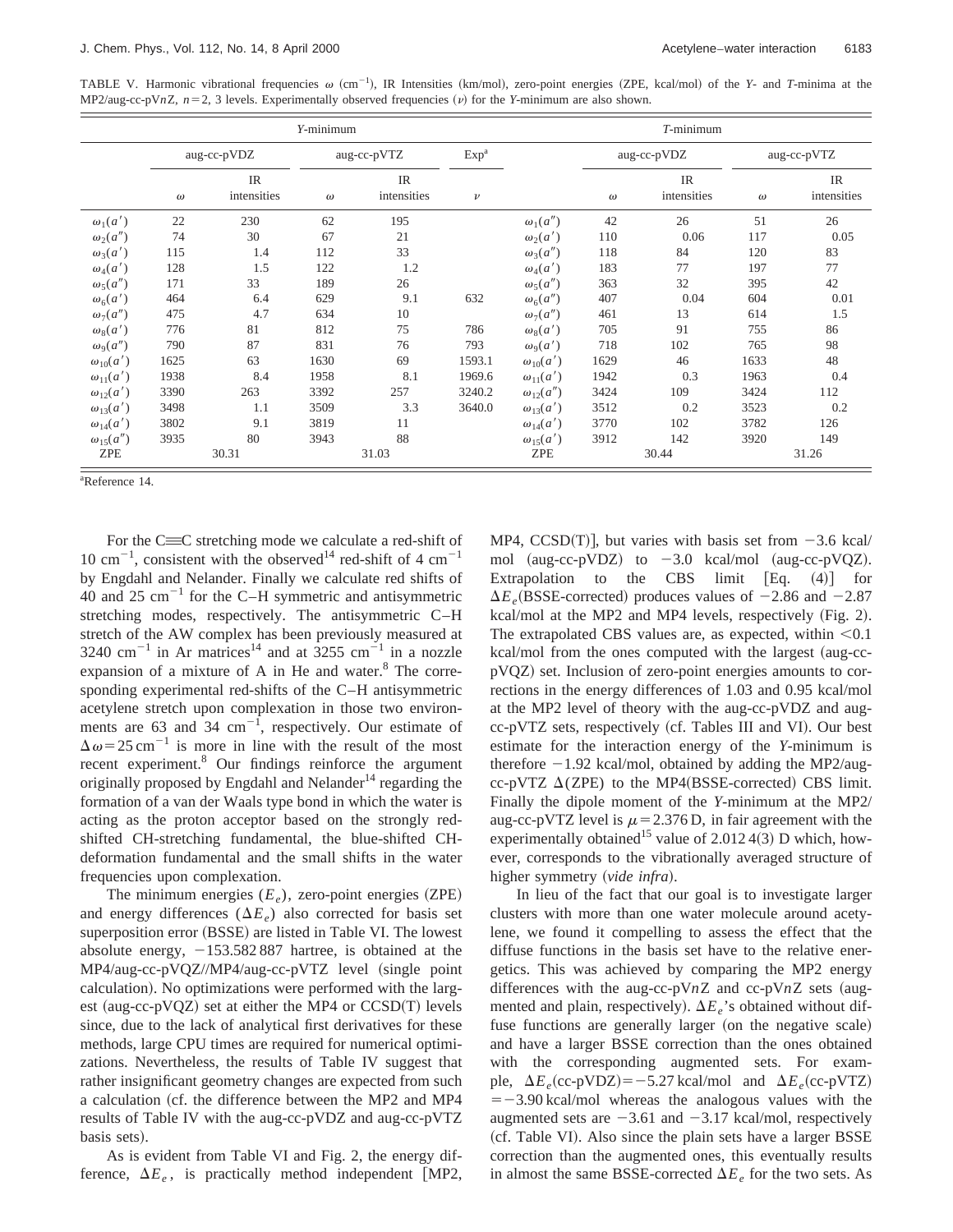TABLE VI. Minimum energies  $(E_e$ , hartree), energy differences ( $\Delta E_e$ , kcal/mol) including corrections for basis set superposition error  $\Delta E_e$  (BSSE) and zero-point energies (ZPE), kcal/mol for the *Y*-, *T*-configurations and *YY-*, *YT-*, and *TT*-transition structures (t.s.). Subscript "0" denotes ZPE-corrected values.

| Method          | $E_e$          | $\Delta E_e$ | $\Delta E_e$ (BSSE) | <b>ZPE</b> | $\Delta E_0$ | $\Delta E_0(BSSE)$   |
|-----------------|----------------|--------------|---------------------|------------|--------------|----------------------|
| Y-structure     |                |              | aug-cc-pVDZ         |            |              |                      |
| MP2             | $-153.359654$  | $-3.61$      | $-2.62$             | 30.31      | $-2.58$      | $-1.59$              |
| MP4             | $-153.401763$  | $-3.68$      | $-2.62$             |            |              | $-1.59$ <sup>a</sup> |
| CCSD(T)         | $-153.401078$  | $-3.63$      | $-2.61$             |            |              | $-1.58^{\rm a}$      |
|                 |                |              | aug-cc-pVTZ         |            |              |                      |
| MP <sub>2</sub> | $-153.498094$  | $-3.17$      | $-2.72$             | 31.03      | $-2.21$      | $-1.77$              |
| MP4             | $-153.542668$  | $-3.22$      | $-2.77$             |            |              | $-1.82^{\rm a}$      |
| CCSD(T)         | $-153.539623$  | $-3.20$      | $-2.76$             |            |              | $-1.81^{\rm a}$      |
|                 |                |              | aug-cc-pVQZ         |            |              |                      |
| MP <sub>2</sub> | $-153.542395$  | $-2.97$      | $-2.80$             |            |              | $-1.85$              |
| MP4             | $-153.582$ 867 | $-2.98$      | $-2.83$             |            |              | $-1.88^{b}$          |
| T-structure     |                |              | aug-cc-pVDZ         |            |              |                      |
| MP <sub>2</sub> | $-153.358$ 758 | $-3.04$      | $-2.16$             | 30.44      | $-1.88$      | $-1.00$              |
| MP4             | $-153.400814$  | $-3.08$      | $-2.12$             |            |              | $-0.96^{\rm a}$      |
| CCSD(T)         | $-153.400034$  | $-2.98$      | $-2.05$             |            |              | $-0.89$ <sup>a</sup> |
|                 |                |              | aug-cc-pVTZ         |            |              |                      |
| MP <sub>2</sub> | $-153.497859$  | $-3.02$      | $-2.56$             | 31.26      | $-1.84$      | $-1.38$              |
| MP4             | $-153.542236$  | $-2.95$      | $-2.52$             |            |              | $-1.34^{\rm a}$      |
| CCSD(T)         | $-153.539093$  | $-2.87$      | $-2.45$             |            |              | $-1.27$ <sup>a</sup> |
|                 |                |              | aug-cc-pVQZ         |            |              |                      |
| MP <sub>2</sub> | $-153.542201$  | $-2.85$      | $-2.65$             |            |              | $-1.47$              |
| MP4             | $-153.582460$  | $-2.73$      | $-2.58$             |            |              | $-1.40^b$            |
| $YY-t.s.$       |                |              | aug-cc-pVDZ         |            |              |                      |
| MP <sub>2</sub> | $-153.359654$  | $-3.61$      | $-2.61$             | 30.28      | $-2.61$      | $-1.61$              |
| MP4             | $-153.401750$  | $-3.67$      | $-2.61$             |            |              | $-1.61^a$            |
| CCSD(T)         | $-153.401070$  | $-3.63$      | $-2.60$             |            |              | $-1.60^{\rm a}$      |
|                 |                |              | aug-cc-pVTZ         |            |              |                      |
| MP <sub>2</sub> | $-153.498088$  | $-3.16$      | $-2.73$             | 30.92      | $-2.33$      | $-1.89$              |
| MP4             | $-153.542645$  | $-3.20$      | $-2.77$             |            |              | $-1.93^{\rm a}$      |
| CCSD(T)         | $-153.539606$  | $-3.19$      | $-2.77$             |            |              | $-1.92^{\rm a}$      |
| $TT$ -t.s.      |                |              | aug-cc-pVDZ         |            |              |                      |
| MP <sub>2</sub> | $-153.357490$  | $-2.25$      | $-1.62$             | 30.11      | $-1.42$      | $-0.79$              |
|                 |                |              | aug-cc-pVTZ         |            |              |                      |
| MP <sub>2</sub> | $-153.496392$  | $-2.10$      | $-1.84$             | 30.88      | $-1.30$      | $-1.04$              |
| $YT$ -t.s.      |                |              | aug-cc-pVDZ         |            |              |                      |
| MP <sub>2</sub> | $-153.358526$  | $-2.90$      | $-2.05$             | 30.32      | $-1.86$      | $-1.01$              |
|                 |                |              | aug-cc-pVTZ         |            |              |                      |
| MP <sub>2</sub> | $-153.497475$  | $-2.78$      | $-2.38$             | 31.04      | $-1.81$      | $-1.42$              |

<sup>a</sup>Using MP2 ZPE's.

bUsing the MP2/aug-cc-pVTZ ZPE's.

expected, the difference between the two families of sets (plain and augmented) decreases as the basis set increases since both eventually should converge to the same (CBS) limit.

#### **2. Water donor structure (T)**

The second minimum on the AW PES corresponds to a configuration in which the water molecule acts as the proton donor to the acetylene triple bond  $(T\text{-}structure of C_s symme$ try in Fig. 1). Its optimal internal coordinates and rotational constants (RC) are listed in Table VII. As for the case of the *Y*-minimum, we find minimal changes in the fragment geometries upon complexation. The largest change is the lengthening of the water O–H bond that is pointing towards the triple bond by 0.003–0.004 Å. The van der Waals intermolecular distance (defined as the distance between the hydrogen bonded H atom of W and the center of the A triple bond) is 2.385, 2.345, and 2.346 Å at MP2/aug-cc-pV*n*Z, *n*  $= 2 - 4$  levels, respectively, and 2.397  $(2.365)$  Å, 2.414  $(2.378)$  Å at MP4 and CCSD(T)/ $n=2(3)$  levels, respectively (Table VII). It is interesting to note that electron correlation and quality of basis set have opposite effects on the magnitude of this distance: its magnitude decreases with basis set size while within a given basis set it increases with a better description of electron correlation [i.e., going from MP2 to MP4 and/or  $CCSD(T)$ ]. Nevertheless it is practically converged with basis set at the triple zeta quality level (cf. the difference between the aug-cc-pVTZ and aug-cc-pVQZ results at the MP2 level). This distance was found to be larger than the corresponding intermolecular distance for the *Y*-minimum by about 0.18 Å. The hydrogen bond is almost linear with respect to the middle of the acetylene triple bond, deviating from 180° by 2.5° and 1.4° at the MP2/aug-ccpVQZ and MP4/aug-cc-pVTZ levels, respectively. The results at the  $CCSD(T)$  level of theory are similar.

The harmonic vibrational frequencies and corresponding IR intensities at the MP2/aug-cc-pV $nZ$ , $n=2,3$  levels of theory, are shown in Table V. For the *in situ* water molecule,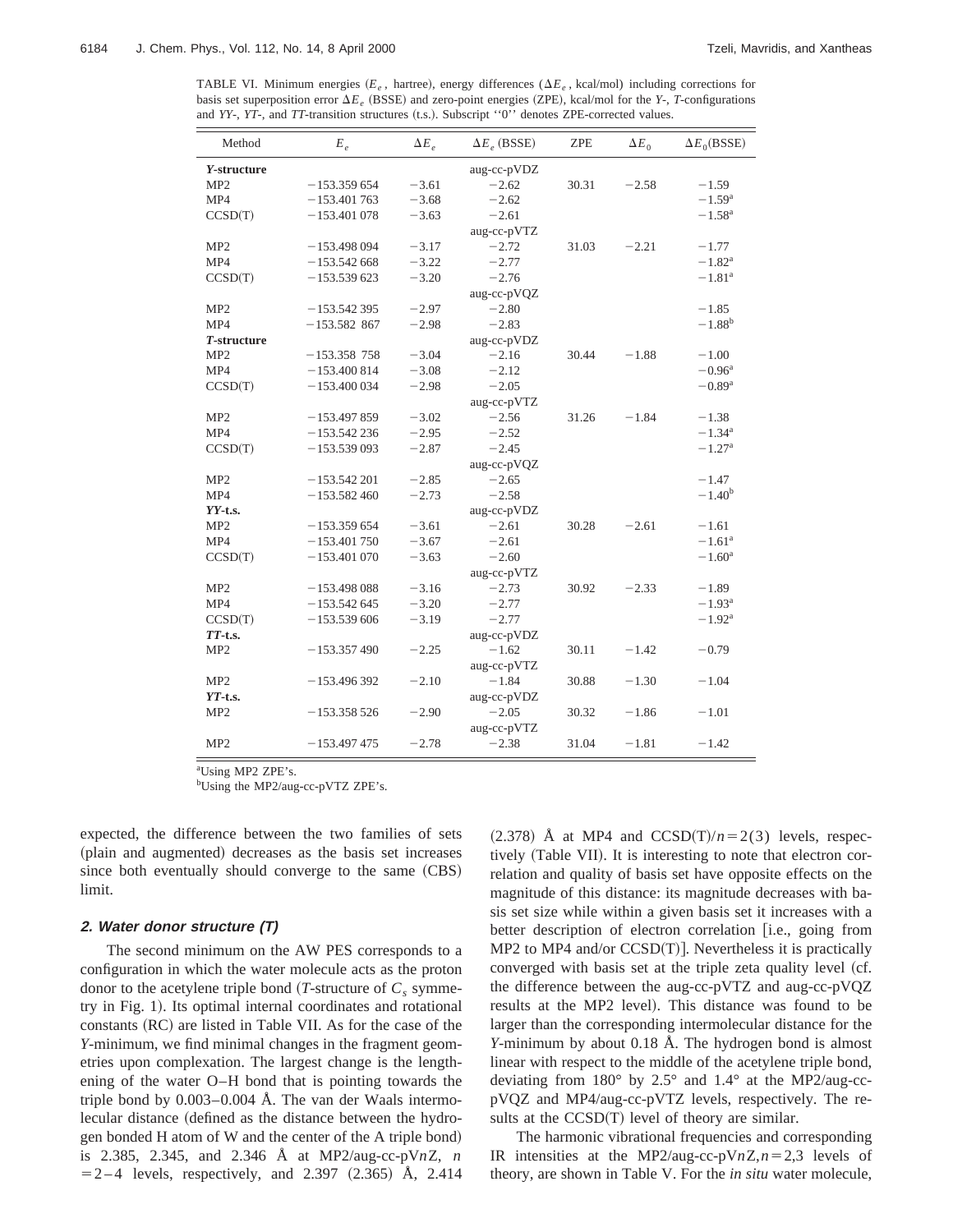TABLE VII. Optimal internal coordinates (Å, degrees) and rotational constants (RC, in GHz) for the *T*-minimum.

|                              |                 | aug-cc-pVDZ |         |                 | aug-cc-pVTZ |         | aug-cc-pVQZ     |
|------------------------------|-----------------|-------------|---------|-----------------|-------------|---------|-----------------|
|                              | MP <sub>2</sub> | MP4         | CCSD(T) | MP <sub>2</sub> | MP4         | CCSD(T) | MP <sub>2</sub> |
| $R_{C-C}$                    | 1.2323          | 1.2336      | 1.2308  | 1.2131          | 1.2149      | 1.2110  | 1.2101          |
| $R_{C-H}$                    | 1.0759          | 1.0790      | 1.0794  | 1.0627          | 1.0649      | 1.0650  | 1.0622          |
| $\phi_{\text{H2C2C1}}$       | 179.64          | 179.77      | 179.79  | 179.72          | 179.89      | 179.90  | 179.71          |
| $R_{H3-O}$                   | 0.9688          | 0.9696      | 0.9688  | 0.9648          | 0.9657      | 0.9643  | 0.9625          |
| $R_{\text{O-H4}}$            | 0.9657          | 0.9669      | 0.9664  | 0.9612          | 0.9627      | 0.9615  | 0.9587          |
| $\phi_{\text{H}3\text{OH}4}$ | 103.82          | 103.79      | 103.84  | 104.13          | 104.05      | 104.16  | 104.29          |
| $R_{\rm H3}$                 | 2.3849          | 2.3969      | 2.4142  | 2.3446          | 2.3645      | 2.3782  | 2.3464          |
| $\phi_{\text{OH3}_{\equiv}}$ | 178.51          | 180.00      | 180.00  | 177.52          | 178.63      | 179.32  | 177.54          |
| $\phi$ <sub>H3C1H1</sub>     | 104.68          | 104.66      | 104.51  | 104.61          | 104.52      | 104.38  | 104.57          |
| RC<br>$\overline{a}$         | 32.1871         | 32.0538     | 32.1545 | 33.1426         | 33.0004     | 33.1462 | 33.2793         |
| $\boldsymbol{b}$             | 4.2583          | 4.2258      | 4.1848  | 4.3719          | 4.3162      | 4.2853  | 4.3727          |
| $\mathcal{C}$                | 3.8071          | 3.7797      | 3.7484  | 3.9103          | 3.8644      | 3.8417  | 3.9126          |

<sup>a</sup>Distance between the H3 of H<sub>2</sub>O and the middle of the triple bond (van der Waals distance).

<sup>b</sup>Angle between O–H3 and the middle of the triple bond.

the symmetric and antisymmetric stretching frequencies are red-shifted by 40 and 23  $cm^{-1}$  with respect to the isolated molecule as a result of its participation in the hydrogen bond and the subsequent elongation of one of the OH stretches by 0.003–0.004 Å as noted earlier. These shifts are an order of magnitude larger than the ones obtained for the *Y*-minimum.

The minimum energies, zero-point energies and energy differences also corrected for BSSE are listed in Table VI. The best calculated values are  $\Delta E_e = -2.73$ <br>kcal/mol,  $\Delta E_e$ (BSSE-corrected) = -2.58 kcal/mol and kcal/mol,  $\Delta E_e(BSSE-corrected) = -2.58$  kcal/mol  $\Delta E_0(BSSE\text{-corrected}) = -1.40 \text{ kcal/mol}$  at the MP4/aug-ccpVQZ//MP4/aug-cc-pVTZ level of theory. The variation of the energy difference with basis set is illustrated in Fig. 3. Extrapolation of the BSSE-corrected energy differences yields  $\Delta E_{e/CBS}$ (BSSE-corrected) = -2.59 kcal/mol, whereas accounting for zero-point energy differences  $\lceil \Delta(ZPE) = 1.18 \rceil$ kcal/mol at the MP2/aug-cc-pVTZ level] yields  $\Delta E_{0/CBS}$ (BSSE-corrected) = -1.41 kcal/mol. Finally we obtained a dipole moment of 2.115 D at the MP2/aug-cc-pVTZ level of theory for the *T*-minimum.

The water donor  $(T)$  minimum is, therefore, less stable than the water acceptor  $(Y)$  minimum by  $\sim$  0.5 kcal/mol. This result is consistent with the realization that a comparison between the experimentally measured RC and the ones computed for the *Y*- and *T*-minima (cf. Tables IV and VII) suggests that the observed structure definitively corresponds to the water acceptor *Y*-rather than the water donor *T*-structure. Furthermore, the stability of the *T* minimum also depends upon the height of the barrier corresponding to the isomerization between the two, an issue addressed later in this study.

### **C. Transition states**

In this section we will investigate the isomerization of the *Y*-minimum via a highly symmetric  $(C_{2v})$  configuration ~*YY*!, the isomerization of the *T*-minimum corresponding to the exchange of the water H atoms that are hydrogen bonded to the triple bond of acetylene  $(TT)$  and the transition state between the two minima (*YT*).

# **1.** *YY-structure*  $(C_{2v})$

As noted earlier, isomerization between the two  $C_s$  mirror images of the *Y*-minimum can occur via a ''rocking'' motion of the water molecule. The transition state  $(t.s.)$  for this process has, therefore,  $C_{2v}$  symmetry. Its optimal internal coordinates are shown in Table VIII and the harmonic vibrational frequencies and IR intensities in Table IX. Ex-

TABLE VIII. Optimal geometry ( $\hat{A}$ , degrees) and rotational constants RC (GHz) of the *YY*-configuration ( $C_{2\nu}$ symmetry).

|                                   |                 | aug-cc-pVDZ |          |                 | aug-cc-pVTZ |          |  |  |
|-----------------------------------|-----------------|-------------|----------|-----------------|-------------|----------|--|--|
|                                   | MP <sub>2</sub> | MP4         | CCSD(T)  | MP <sub>2</sub> | MP4         | CCSD(T)  |  |  |
| $R_{C-C}$                         | 1.2325          | 1.2332      | 1.2311   | 1.2132          | 1.2153      | 1.2114   |  |  |
| $R_{\text{C1-H1}}$                | 1.0800          | 1.0828      | 1.0831   | 1.0658          | 1.0686      | 1.0685   |  |  |
| $R_{\text{H2}-\text{C2}}$         | 1.0747          | 1.0778      | 1.0782   | 1.0607          | 1.0643      | 1.0643   |  |  |
| $R_{\text{H}-\text{O}}$           | 0.9657          | 0.9667      | 0.9662   | 0.9612          | 0.9627      | 0.9617   |  |  |
| $\phi$ <sub>H3OH4</sub>           | 104.29          | 104.33      | 104.37   | 104.22          | 104.53      | 104.64   |  |  |
| $R_{C1\cdots O}$                  | 3.2527          | 3.2528      | 3.2603   | 3.2528          | 3.2486      | 3.2532   |  |  |
| $R_{\text{vdw H1}\cdots\text{O}}$ | 2.1726          | 2.1700      | 2.1772   | 2.1871          | 2.1801      | 2.1848   |  |  |
| RC<br>$\overline{a}$              | 431.2743        | 430.0592    | 430.2625 | 433.5681        | 432.4438    | 432.7931 |  |  |
| $\boldsymbol{b}$                  | 2.8026          | 2.7994      | 2.7923   | 2.8277          | 2.8244      | 2.8222   |  |  |
| $\mathcal{C}$                     | 2.7845          | 2.7813      | 2.7743   | 2.8093          | 2.8060      | 2.8039   |  |  |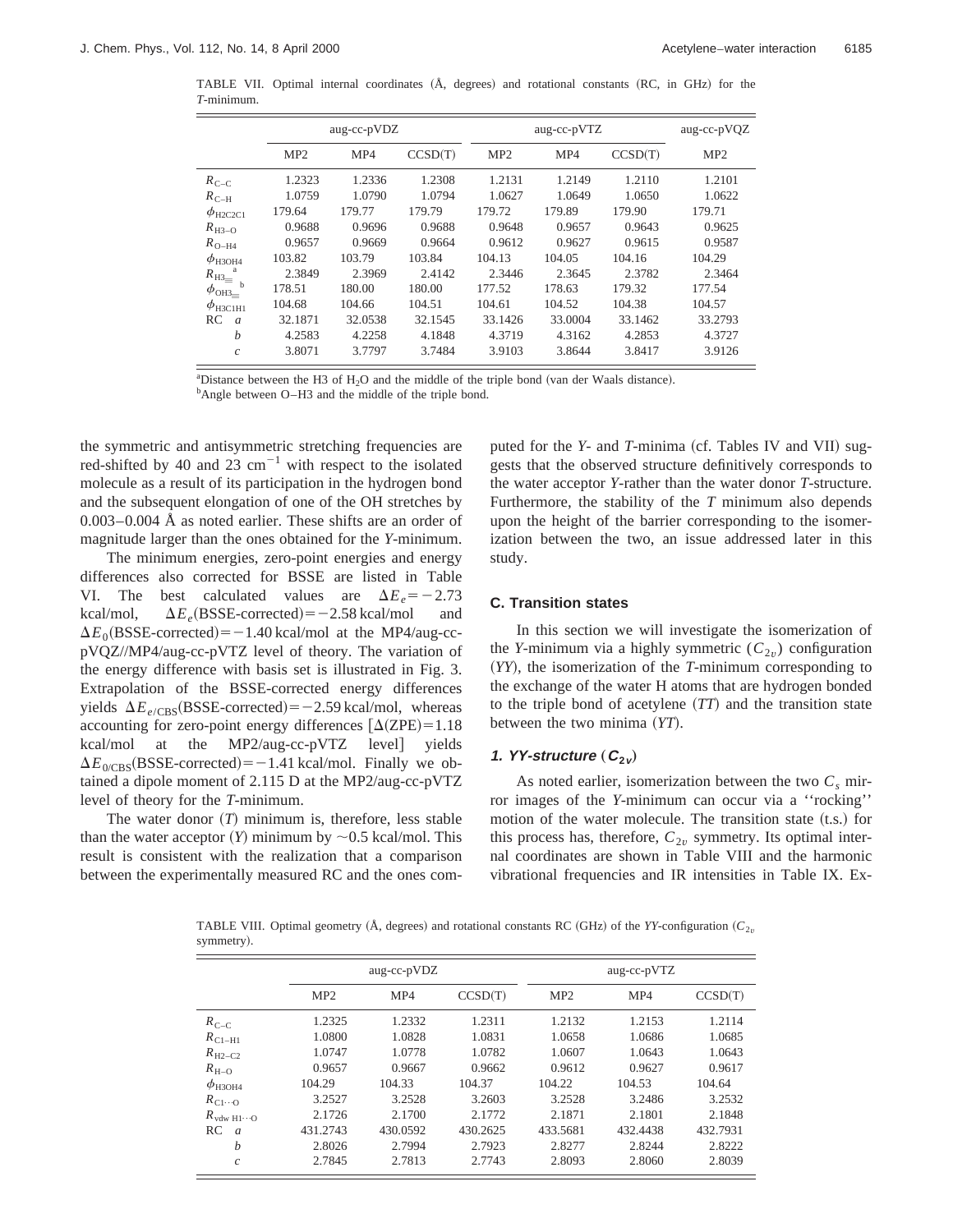TABLE IX. Harmonic vibrational frequencies  $\omega$  (cm<sup>-1</sup>), IR intensities (km/ mol) and zero-point energies (ZPE, kcal/mol) of the *YY-t.s.* at the MP2/aug-cc-pV $nZ$ ,  $n=2$ , 3 level.

|                     |          | aug-cc-pVDZ              |          | aug-cc-pVTZ              |
|---------------------|----------|--------------------------|----------|--------------------------|
|                     | $\omega$ | <b>IR</b><br>intensities | $\omega$ | <b>IR</b><br>intensities |
| $\omega_1(b_1)$     | 16i      | 232                      | 38i      | 229                      |
| $\omega_2(b_2)$     | 74       | 32                       | 63       | 31                       |
| $\omega_3(b_1)$     | 114      | 0.7                      | 102      | 0.5                      |
| $\omega_4(a_1)$     | 129      | 1.5                      | 122      | 1.4                      |
| $\omega_5(b_2)$     | 170      | 34                       | 183      | 32.6                     |
| $\omega_6(b_1)$     | 464      | 6.6                      | 628      | 9.3                      |
| $\omega_7(b_2)$     | 475      | 4.7                      | 633      | 10.0                     |
| $\omega_{8}(b_1)$   | 777      | 81                       | 809      | 73                       |
| $\omega_{9}(b_{2})$ | 791      | 87                       | 828      | 77                       |
| $\omega_{10}(a_1)$  | 1625     | 63                       | 1630     | 67                       |
| $\omega_{11}(a_1)$  | 1938     | 8.4                      | 1959     | 8.1                      |
| $\omega_{12}(a_1)$  | 3391     | 262                      | 3395     | 254                      |
| $\omega_{13}(a_1)$  | 3498     | 1.1                      | 3510     | 4.1                      |
| $\omega_{14}(a_1)$  | 3803     | 9.0                      | 3820     | 11                       |
| $\omega_{15}(b_2)$  | 3935     | 80                       | 3945     | 89                       |
| <b>ZPE</b>          |          | 30.28                    |          | 30.92                    |

amination of the harmonic vibrational frequencies readily confirms that the structure is a first-order transition state having one imaginary frequency( $b_1$  symmetry) equal to 16*i* and  $38i$  cm<sup>-1</sup> at the MP2 level with the aug-cc-pVDZ and augcc-pVTZ basis sets, respectively. The rest of the 14 harmonic frequencies are practically identical (within  $1-3$  cm<sup>-1</sup> for the ones larger than 800  $\text{cm}^{-1}$ ) with those of the *Y*-minimum (Table V). The inversion barrier is  $\leq 0.02$  kcal/mol ( $\sim 5$ )  $\text{cm}^{-1}$ ) at the MP4/aug-cc-pVTZ level of theory, a value consistent with the one previously reported by Miller and  $\text{co-workers}^8$  (5.9 cm<sup>-1</sup>).

The geometries of the *YY* and *Y* stationary points are essentially identical at all levels of calculation. The results of Table IV and VIII suggest that the most significant geometry change is the shortening of the HCCH $\cdot$  $\cdot$ OH<sub>2</sub> van der Waals distance by 0.004 Å in the *YY*-t.s. when compared to the *Y*-minimum (MP4/aug-cc-pVTZ level).

Notwithstanding the fact that the *YY* stationary point is a transition state on the BSSE-uncorrected energy surface (with a barrier of  $\sim$ 5 cm<sup>-1</sup> with respect to *Y*), correcting for BSSE was found to reverse the order, stabilizing the *YY* more than the *Y* geometry albeit by a negligible amount  $(0.4 \text{ cm}^{-1})$ at the MP4/aug-cc-pVTZ level of theory, cf. Table VI). This suggests that BSSE corrections qualitatively alter the subtle features of the PES in the vicinity of the minimum, a fact that has been overlooked during earlier studies. Based on our results we suggest that the previously assumed double well potential used to describe the high amplitude motion of the water molecule off the acetylene  $C_2$  axis, should in fact be replaced with a single well potential with the minimum at the  $C_{2v}$  geometry. This potential is quite flat and inclusion of zero-point energy corrections tends to continue the trend of stabilizing the *YY*-with respect to the *Y*-stationary point. As can be seen from Table VI, the  $\Delta E_0(YY - Y)$  is 0.12 kcal/ mol (YY more stable). This energy difference is almost identical (within 0.01 kcal/mol) at the MP2, MP4, and  $CCSD(T)$  levels of theory with the aug-cc-pVTZ set (Table VI). In order to obtain an accurate value for the interaction energy we note (Table VI) that the variation of  $\Delta E_e$  for the *Y*- and *YY*-structures with respect to the isolated fragments is almost identical both as a function of basis set and electron correlation. By using the extrapolated CBS value for  $\Delta E_e$  of the *Y*-minimum  $(-2.87 \text{ kcal/mol}, \text{previously obtained in Sec.}$ III B 1) and adding a  $\Delta$ (ZPE)=0.83 kcal/mol (MP2/aug-ccpVTZ) we arrive at a value of  $-2.04$  kcal/mol (including BSSE corrections) for the interaction energy of the *YY*structure. This value is lower than the one previously obtained using the same procedure for the *Y*-minimum  $(-1.92)$ kcal/mol), mainly due to differences in the zero-point energies as noted earlier. It is, therefore, justified to suggest that the ''structure'' of the water acceptor arrangement, although extremely floppy with respect to the rocking of the W molecule off the acetylene  $C_2$  axis, has a structure of  $C_{2v}$  symmetry. The dipole moment of the *YY*-stationary point is 2.418 D (MP2/aug-cc-pVTZ), slightly larger than the one for the *Y*-structure.

### **2. TT-structure**

This transition state arises from the isomerization of the *T*-minimum by allowing the ''hydrogen bonded'' H atom of W to become "free" and vice versa. It has  $C_{2v}$  symmetry with the two acetylene hydrogen atoms pointing slightly upwards,  $\varphi(HCC) = 179.82^{\circ}$ , at the MP2/aug-cc-pVTZ level [Fig. 1(d)]. Its internal coordinates are shown in Table X at the MP2/aug-cc-pV $nZ$ , $n=2,3$  levels. The only geometric change worth mentioning is the decrease of the water HOH angle by 1.6° with respect to the geometry of the *T*-minimum. Its harmonic frequencies are listed in Table XI. The imaginary frequency  $(174i \text{ cm}^{-1})$  corresponds to an oscillating motion of the water plane transversely to the C–C axis. A comparison between the harmonic frequencies of the *T*-minimum and the *TT*-t.s. (Tables V and XI) reveals that most of the change  $(29-93 \text{ cm}^{-1})$  occurs in the low intermolecular modes. The intramolecular modes remain almost unperturbed except the water symmetric stretch  $(\omega_{14})$  for which we observe a red-shift of 40  $\text{cm}^{-1}$  with respect to the *T*-minimum. This is consistent with the formation of a ''double donor'' arrangement of the water to the acetylene triple bond.

The energetics of the *TT*-t.s. are shown in Table VI. The best computed number (including ZPE corrections) for the barrier corresponding to the isomerization of the *T*-minimum via the *TT*-t.s. is 0.34 kcal/mol (0.54 kcal/mol for BSSEuncorrected) at the MP2/aug-cc-pVTZ level.

# **3. YT-structure**

The transition state  $[Fig. 1(e)]$  between the *Y*- and *T*-minima has no symmetry elements  $(C_1)$ . Its internal coordinates, harmonic frequencies and energies are listed in Tables X, XI, and VI, respectively. The imaginary frequency of this first order t.s. is 39*i* and 78*i* at the MP2 level with the aug-cc-pVDZ and aug-cc-pVTZ basis sets, respectively. Although no significant shifts were found for the A frequen-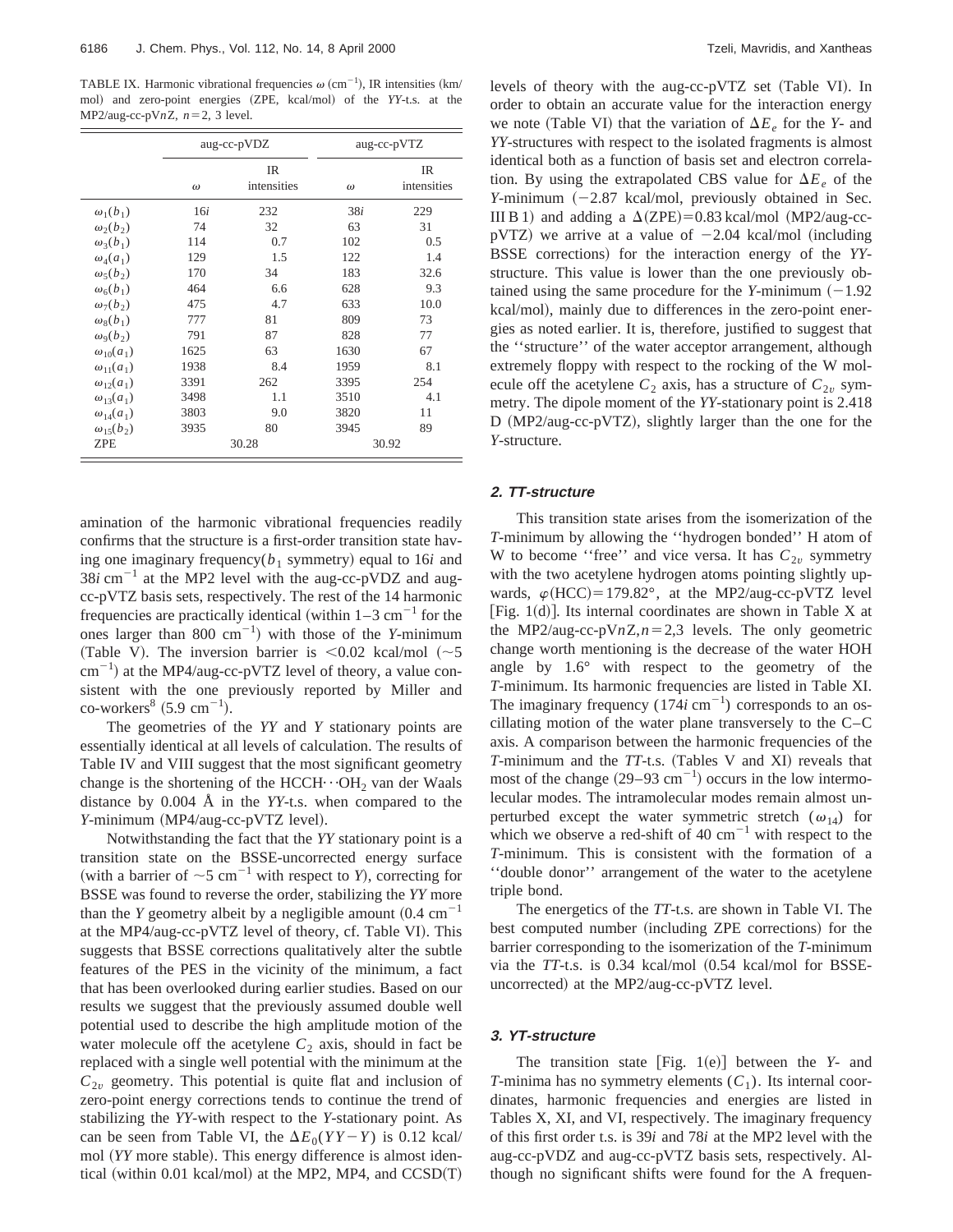TABLE X. Geometry (Å, degrees) and rotational constants RC (GHz) of the *TT*- and *YT*-t.s..

|                              | TT transition state            |                                |                                                            |                                | YT transition state            |
|------------------------------|--------------------------------|--------------------------------|------------------------------------------------------------|--------------------------------|--------------------------------|
|                              | aug-cc-pVDZ<br>MP <sub>2</sub> | aug-cc-pVTZ<br>MP <sub>2</sub> |                                                            | aug-cc-pVDZ<br>MP <sub>2</sub> | aug-cc-pVTZ<br>MP <sub>2</sub> |
| $R_{C-C}$                    | 1.2322                         | 1.2129                         | $R_{C-C}$                                                  | 1.2322                         | 1.2130                         |
| $R_{\text{C1-H1}}$           | 1.0759                         | 1.0626                         | $R_{\text{C1-H1}}$                                         | 1.0763                         | 1.0631                         |
| $R_{\text{H2}-\text{C2}}$    | 1.0759                         | 1.0626                         | $R_{\rm H2-C2}$                                            | 1.0756                         | 1.0624                         |
| $\phi_{\text{H2C2C1}}$       | 179.75                         | 179.82                         | $\phi$ <sub>H2C2C1</sub>                                   | 178.46                         | 179.21                         |
| $\phi_{\rm C2C1H1}$          | 179.75                         | 179.82                         | $\phi_{\rm C2C1H1}$                                        | 178.43                         | 179.49                         |
| a<br>$\delta_{\rm HICIC2H2}$ | 0.0                            | 0.0                            | $\delta_{\rm H1C1C2H2}{}^{\rm a}$                          | 174.25                         | 180.00                         |
| $R_{H3-O}$                   | 0.9665                         | 0.9621                         | $R_{H3-O}$                                                 | 0.9684                         | 0.9645                         |
| $R_{H4-O}$                   | 0.9665                         | 0.9621                         | $R_{\text{H4-O}}$                                          | 0.9654                         | 0.9611                         |
| $\phi_{\text{H}3\text{OH}4}$ | 102.32                         | 102.49                         | $\phi_{\rm H3OH4}$                                         | 104.33                         | 104.56                         |
| $R_{\rm H3}$                 | 2.8828                         | 2.8721                         | $R_{C1\cdots O}$                                           | 3.1860                         | 3.1947                         |
| $\phi$ <sub>H3C1C2</sub>     | 77.94                          | 78.08                          | $\phi_{\rm C2C1O}$                                         | 99.77                          | 96.33                          |
| $\delta_{\rm H3C1C2H2}$      | 164.86                         | 164.86                         | $\phi$ <sub>H3OC1</sub>                                    | 31.901                         | 27.43                          |
| $\phi$ OH3=                  | 113.70                         | 113.61                         | $\delta$ <sub>OC1C2H1</sub> <sup><math>\dot{}</math></sup> | 0.36                           | 0.00                           |
| $\delta_{\rm OH3C1C2}$       | 95.24                          | 95.16                          | $\delta_{\text{H3OC1C2}}^{\text{a}}$                       | 175.36                         | 180.00                         |
| $\delta_{\rm H4OH3}$         | 0.0                            | 0.0                            | $\delta_{\text{H4OH3C1}}$                                  | 169.60                         | 180.00                         |
|                              |                                |                                | $R_{\text{H3}-\text{C1}}$                                  | 2.4187                         | 2.3805                         |
|                              |                                |                                | $R_{\text{H}^3-\text{C}2}$                                 | 2.6680                         | 2.5869                         |
|                              |                                |                                | $R_{\text{H}_{\text{m}}}$                                  | 2.4707                         | 2.4107                         |
|                              |                                |                                | $R_{\text{H1}\cdots\text{O}}$                              | 3.1566                         | 3.2396                         |
| RC<br>$\alpha$               | 31.5420                        | 32.4442                        | RC<br>$\mathfrak{a}$                                       | 36.9169                        | 36.3345                        |
| b                            | 4.2395                         | 4.2752                         | $\boldsymbol{b}$                                           | 4.1802                         | 4.2903                         |
| $\mathcal{C}_{0}$            | 3.8014                         | 3.8427                         | $\mathcal{C}$                                              | 3.7575                         | 3.8372                         |

<sup>a</sup>Dihedral angle between the two planes defined from the first and the last three designated atoms.  $\Phi$ The symbol  $\equiv$  denotes the middle of the triple bond.

cies, the W stretches show red-shifts of  $38(\omega_{14})$  and  $23(\omega_{15})$  cm<sup>-1</sup> with respect to isolated water at the MP2/augcc-pVTZ level.

The energy barrier for the isomerization between the *Y*- and *T*-minima via the *YT*-t.s. (cf. Table VI) [with respect to the less stable *T*-minimum] is quite small, 0.24 kcal/mol (BSSE uncorrected) and 0.18 kcal/mol (BSSE-corrected) at the MP2/aug-cc-pVTZ level. Inclusion of ZPE corrections, however, drastically alters this picture resulting in no barrier between the two minima. Therefore, the *T*-minimum is unstable since it readily collapses to the more stable *Y*-structure. This is because  $\Delta E_0[(Y)]$  $-(\gamma T)/BSSE$ -uncorrected = 0.03 kcal/mol but  $\Delta E_0[(Y)]$  $-(\gamma T)/BSSE\text{-corrected}$  = -0.04 kcal/mol at the MP2/augcc-pVTZ level. This result is consistent with the observation of only one minimum (*Y*-structure) experimentally.

## **IV. REMARKS AND CONCLUSIONS**

We have performed extensive *ab initio* calculations on the acetylene–water dimer PES employing MP2, MP4, and

|  |  |  |  |  | TABLE XI. Harmonic vibrational frequencies $\omega$ (cm <sup>-1</sup> ), IR intensities (km/mol) and zero-point energies (ZPE, kcal/mol) of the TT- and YT-t.s |
|--|--|--|--|--|----------------------------------------------------------------------------------------------------------------------------------------------------------------|
|--|--|--|--|--|----------------------------------------------------------------------------------------------------------------------------------------------------------------|

|                    |          |             | <i>TT</i> transition state |             |               |          | YT transition state |          |             |  |
|--------------------|----------|-------------|----------------------------|-------------|---------------|----------|---------------------|----------|-------------|--|
|                    |          | aug-cc-pVDZ |                            | aug-cc-pVTZ |               |          | aug-cc-pVDZ         |          | aug-cc-pVTZ |  |
|                    |          | <b>IR</b>   |                            | <b>IR</b>   |               |          | <b>IR</b>           |          | IR          |  |
|                    | $\omega$ | intensities | $\omega$                   | intensities |               | $\omega$ | intensities         | $\omega$ | intensities |  |
| $\omega_1(b_1)$    | 151i     | 89          | 174i                       | 89          | $\omega_1$    | 39i      | 117                 | 78i      | 123         |  |
| $\omega_2(b_2)$    | 24       | 11          | 29                         | 10.0        | $\omega_2$    | 59       | 34                  | 54       | 15          |  |
| $\omega_3(a_1)$    | 95       | 0.08        | 91                         | 0.1         | $\omega_3$    | 104      | 3.3                 | 108      | 1.2         |  |
| $\omega_4(a_2)$    | 155      | 0.00        | 157                        | 0.00        | $\omega_4$    | 246      | 105                 | 253      | 103         |  |
| $\omega_5(b_2)$    | 293      | 135         | 302                        | 143         | $\omega_5$    | 315      | 44                  | 313      | 49          |  |
| $\omega_6(a_2)$    | 415      | 0.00        | 607                        | 0.00        | $\omega_6$    | 409      | 0.02                | 603      | 0.2         |  |
| $\omega_7(b_2)$    | 431      | 7.4         | 607                        | 0.89        | $\omega_7$    | 454      | 1.6                 | 615      | 0.4         |  |
| $\omega_8(b_1)$    | 708      | 90          | 757                        | 85          | $\omega_8$    | 706      | 97                  | 755      | 92          |  |
| $\omega_9(a_1)$    | 710      | 102         | 759                        | 98          | $\omega_{9}$  | 719      | 99                  | 765      | 96          |  |
| $\omega_{10}(a_1)$ | 1626     | 139         | 1630                       | 142         | $\omega_{10}$ | 1627     | 39                  | 1631     | 35          |  |
| $\omega_{11}(a_1)$ | 1942     | 0.08        | 1964                       | 0.10        | $\omega_{11}$ | 1942     | 0.2                 | 1964     | 0.3         |  |
| $\omega_{12}(b_2)$ | 3424     | 105         | 3424                       | 108         | $\omega_{12}$ | 3424     | 107                 | 3424     | 110         |  |
| $\omega_{13}(a_1)$ | 3512     | 0.09        | 3524                       | 0.08        | $\omega_{13}$ | 3512     | 0.08                | 3522     | 0.1         |  |
| $\omega_{14}(a_1)$ | 3803     | 11          | 3821                       | 13          | $\omega_{14}$ | 3774     | 62                  | 3784     | 92          |  |
| $\omega_{15}(b_1)$ | 3922     | 49          | 3931                       | 50          | $\omega_{15}$ | 3919     | 132                 | 3924     | 146         |  |
| ZPE                |          | 30.11       |                            | 30.88       | <b>ZPE</b>    |          | 30.32               |          | 31.04       |  |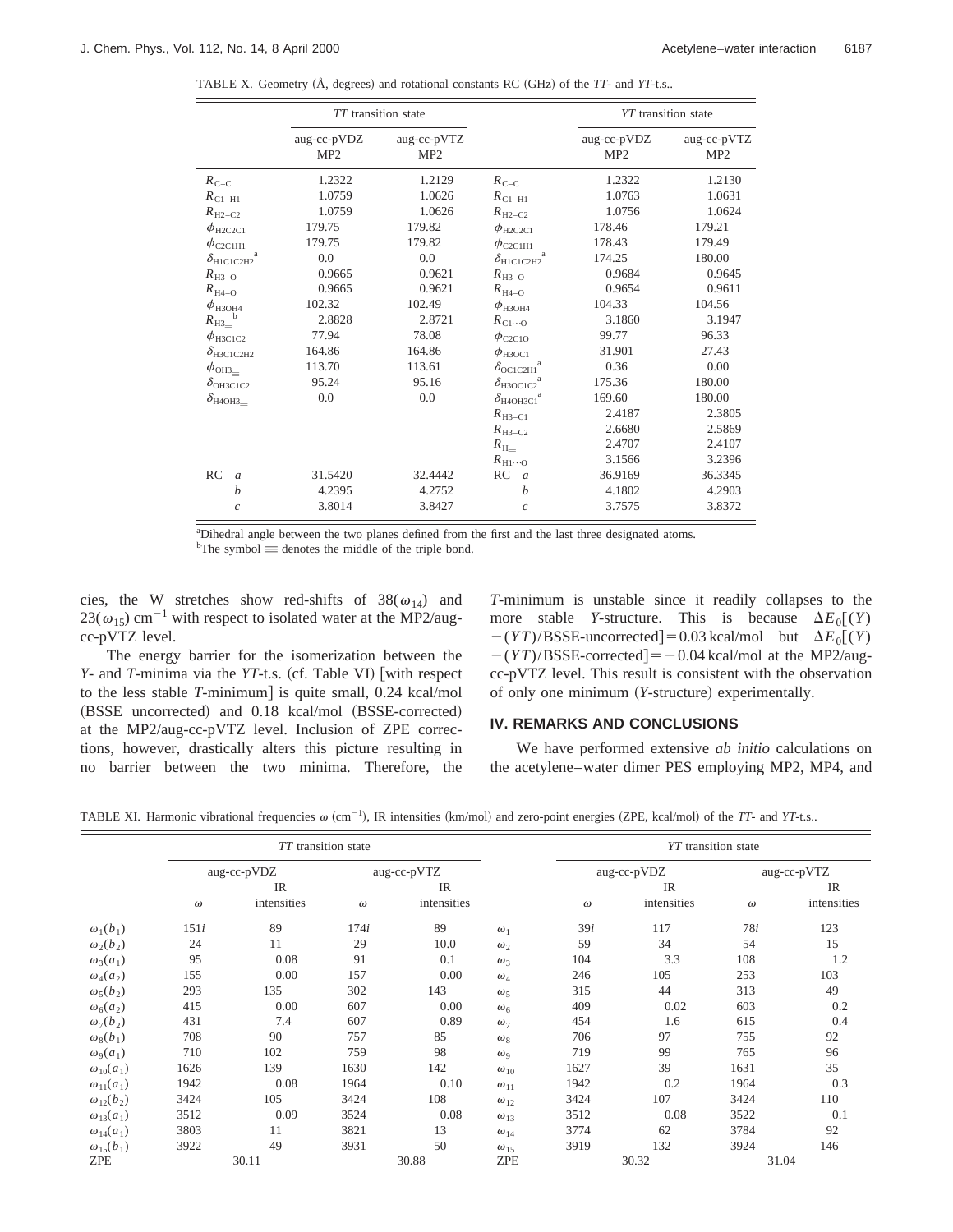$CCSD(T)$  methods coupled with a series of increasing size basis sets, aug-cc-pV $nZ$ ,  $n=2,3,4$ . We have systematically examined five possible van der Waals isomers labeled *Y, YY, T, TT, and YT (vide supra), with the main goals of*  $(i)$  *estab*lishing accurate interaction energies and geometries (ii) understanding the multidimensional PES and the isomerization mechanisms between the various stationary points in order to explain the available experimental data. Our salient findings can be summarized as follows.

- $(1)$  The global minimum on the PES corresponds to a configuration in which the water molecule acts as the proton acceptor from one of the acetylene hydrogen atoms, in agreement with previous studies. The PES with respect to the rocking of the water molecule off the acetylene  $C_2$ axis is quite flat and its features are sensitive to the theoretical treatment. On the BSSE-uncorrected PES the equilibrium geometry at all levels considered here  $[MP2]$ , MP4,  $CCSD(T)$  corresponds to a configuration of  $C_s$ symmetry (the angle between the C–C and the water  $C_2$ axes is 156.0°) with a barrier of  $\sim$ 5 cm<sup>-1</sup> with respect to isomerization via the highly symmetric planar arrangement of  $C_{2v}$  symmetry. However, accounting for BSSE qualitatively alters this double-well picture producing a single minimum at the  $C_{2v}$  arrangement. In any event even the double well potential on the BSSE-uncorrected surface does not support a vibrational level and inclusion of zero-point energy corrections results in the  $C_{2v}$  configuration being more stable. The two structures, namely *Y* and *YY*, are for all practical purposes indistinguishable, and we can think of the AW complex as an extremely floppy, quasiplanar system with an interaction that is weaker than that of a typical hydrogen bond.<sup>27</sup> Our best estimate for the binding energy (corrected for BSSE and ZPE) is  $-2.04$  kcal/mol at a van der Waals distance  $R_{\text{vdWH1}\cdots\text{O}} = 2.190 \,\text{\AA}.$
- $(2)$  The configuration in which the water molecule acts as a proton donor to the acetylene triple bond corresponds to a local minimum on the PES with a van der Waals distance from the middle of the C $\equiv$ C bond of 2.365 Å  $(MP4/aug-cc-pVTZ)$ . The water molecule can interchange its hydrogen atoms by moving transversely to the acetylenic triple bond; the corresponding barrier for this process  $(T \rightarrow TT \rightarrow T)$  is 0.34 kcal/mol. The barrier for isomerization to the global minimum was found to be just 0.18 kcal/mol. However, by including BSSE and ZPE corrections the energy of *YT* is *lower* then that of  $T(\Delta E_0 = -1.41 \text{ kcal/mol})$  by 0.04 kcal/mol. This means that it can easily slip to the global minimum, and this is the reason why only one minimum (YY) has been observed experimentally.
- ~3! Although the *T*-structure does not correspond to a local minimum on the PES (destabilized by BSSE and mainly by ZPE corrections) it, nevertheless, represents an important binding site that can be accessed in clusters of acetylene with more than one water molecules via the formation of cyclic homodromic water networks, as it will be seen in a future study. $28$  Establishing accurate relative energy differences between the two main bond-



FIG. 4. Relative energy levels  $(MP2/aug-cc-pVTZ)$  of the various stationary points on the PES.

ing scenarios  $(Y - vs T<sub>-</sub>)$  considered here is quite important in the development and parametrization of accurate interaction potentials used to study the microsolvation of acetylene. A previous analysis<sup>13</sup> has indicated that the main term in the perturbation expansion for both structures is the electrostatic interaction with the next most important term being the exchange repulsion; this term was found to be more repulsive for the *Y*- than for the *T*-arrangement. Charge-transfer terms were reported to have different contributions for the two arrangements as water is an electron donor in the *Y*-and an electron acceptor in the *T*-structure, respectively. A simple hardsphere electrostatic model, $^{13,16}$  previously used to probe the two isomers, reproduces the interaction energy for the *Y*-arrangement quite accurately  $(-3.09 \text{ kcal/mol})$ when compared to *ab initio*  $(-2.87 \text{ kcal/mol})$ . However, it yields an energy separation of 1.6 kcal/mol between the two isomers a value that is larger than the one obtained here  $(0.3 \text{ kcal/mol}).$ 

- ~4! An issue that has been overlooked in all previous studies is the effect of BSSE on the ground-state PES. We found that inclusion of BSSE corrections  $(i)$  alters the equilibrium geometry of the global minimum and the features of the PES around it and (ii) destabilizes the *T*-minimum with respect to the global minimum, a fact that is enhanced by the inclusion of ZPE corrections as discussed in point  $(2)$  above.
- (5) The effects of higher than MP2 level of correlation on the binding energy and structure are quite small. Accurate energetics can be obtained using a triple zeta quality basis set that includes diffuse functions. A comprehensive summary of the relative energetics of all five isomers at the MP2/aug-cc-pVTZ level of theory is shown in Fig. 4.

### **ACKNOWLEDGMENTS**

Part of this work was performed under the auspices of the Division of Chemical Sciences, Office of Basic Energy Sciences, U.S. Department of Energy under Contract DE-AC06-76RLC 1830 with Battelle Memorial Institute, which operates the Pacific Northwest National Laboratory. Computer resources were provided by the Division of Chemical